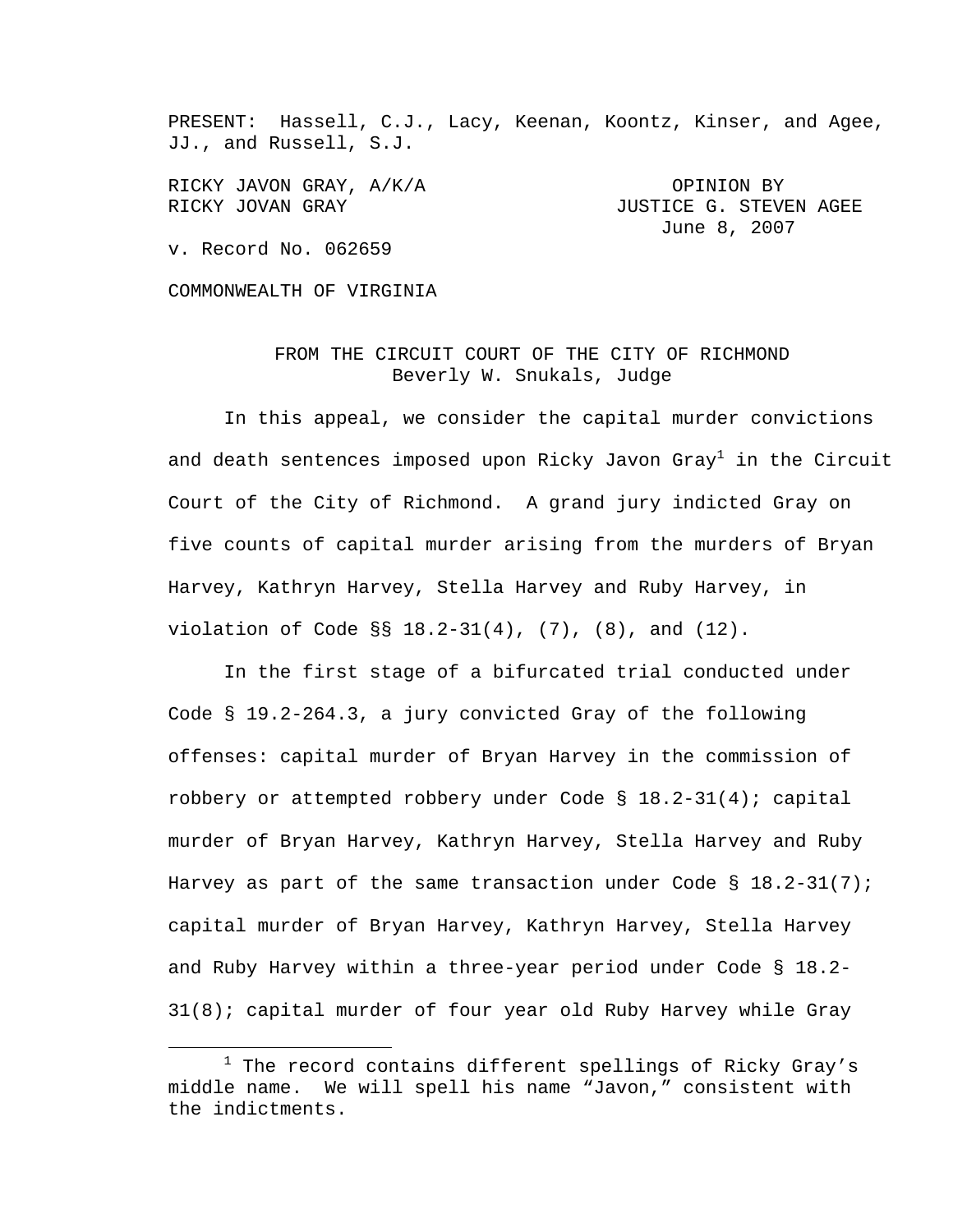was twenty-one years of age or older under Code  $\S$  18.2-31(12); and capital murder of nine year old Stella Harvey while Gray was twenty-one years of age or older under Code § 18.2-31(12).

In the separate penalty phase of the trial, the jury found the aggravating factor of vileness and fixed Gray's sentence at death for each of the two convictions under Code  $\S$  18.2-31(12) and life imprisonment for the remaining capital murder convictions. After reviewing the post-sentence report required by Code § 19.2-264.5, the circuit court sentenced Gray in accordance with the jury's verdicts and entered final judgment. We review the circuit court's judgment and death sentences pursuant to Code § 17.1-313(A).

After consideration of Gray's assignments of error, the record, and the arguments of counsel, we find no error in the judgment of the circuit court and will affirm that judgment, including the sentences of death. $^{2}$ 

I. BACKGROUND AND MATERIAL PROCEEDINGS BELOW

Under well-settled principles of appellate review, we consider the evidence presented at trial in the light most favorable to the Commonwealth, the prevailing party in the

 $\frac{1}{2}$  $2$  Gray does not appeal the judgment of the circuit court as to the capital murder convictions under Code § 18.2-31(4), (7) and (8).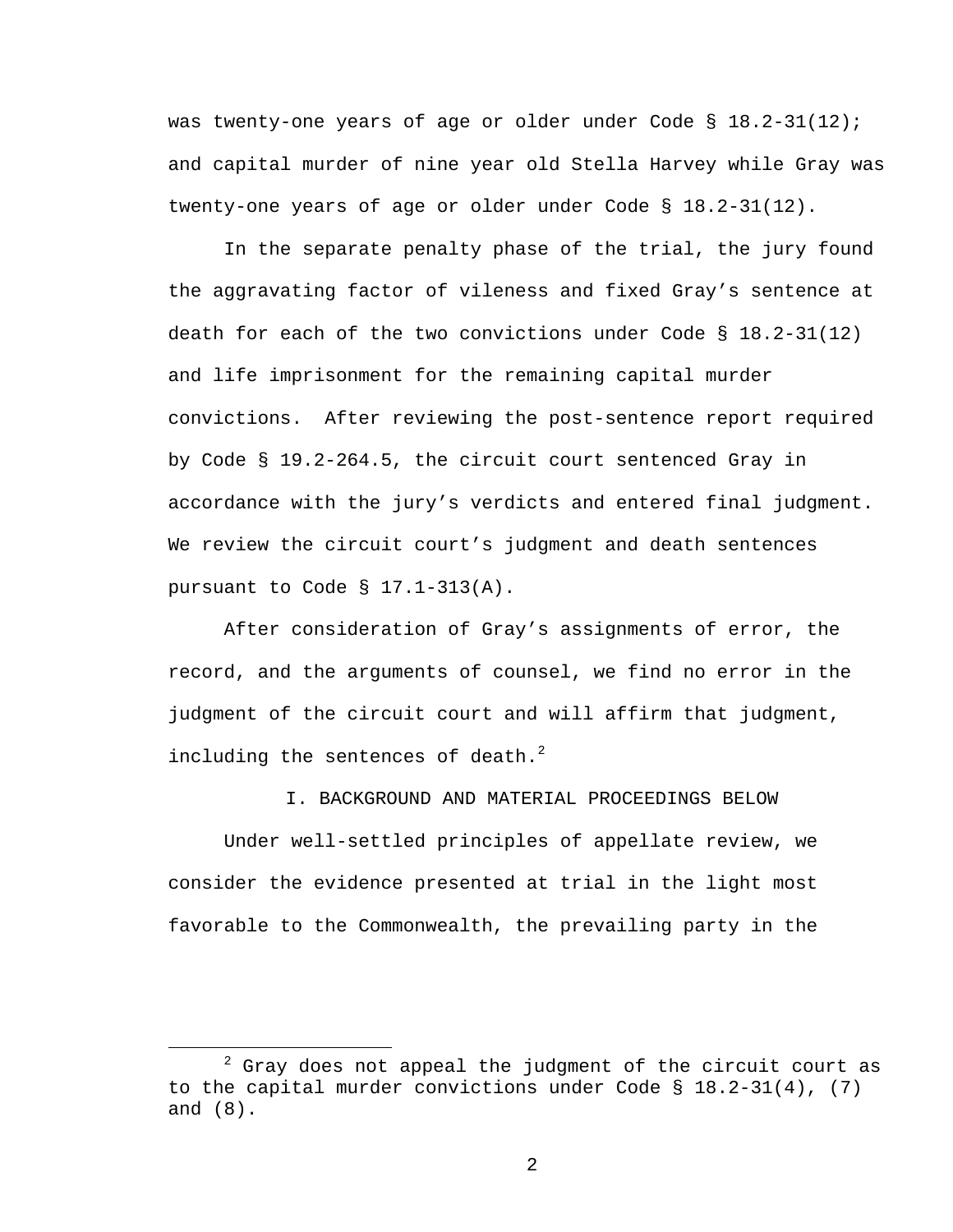circuit court.<sup>3</sup> Juniper v. Commonwealth, 271 Va. 362, 376, 626 S.E.2d 383, 393, cert. denied, 549 U.S. \_\_\_, 127 S.Ct. 397 (2006); see also Burns v. Commonwealth, 261 Va. 307, 313, 541 S.E.2d 872, 877, cert. denied, 534 U.S. 1043 (2001); Lovitt v. Commonwealth, 260 Va. 497, 502, 537 S.E.2d 866, 870 (2000), cert. denied, 534 U.S. 815 (2001).

### A. GUILT PHASE

On the morning of January 1, 2006, Kathryn and Bryan Harvey and their two daughters, Stella and Ruby, were killed in the Harveys' home in the City of Richmond. Firefighters, responding to a call that the Harveys' home was burning, discovered the bodies of Kathryn and Ruby in the basement as they attempted to fight the fire. The house was filled with "black smoke" and the basement was burning and had "[z]ero visibility and a lot of heat." Soon after the firefighters removed the bodies of Kathryn and Ruby from the basement, they determined that the bodies showed evidence of "battle signs" and that the victims' legs had been bound. At that point the firefighters stopped their rescue efforts and summoned the police.

Detective Dwyer of the Richmond Police Department then discovered Stella in the basement under a futon "with her hands behind her back, tape around her mouth." Bryan was discovered

 $\overline{\phantom{a}}$  3  $3$  Gray did not present any evidence during the guilt phase of the trial.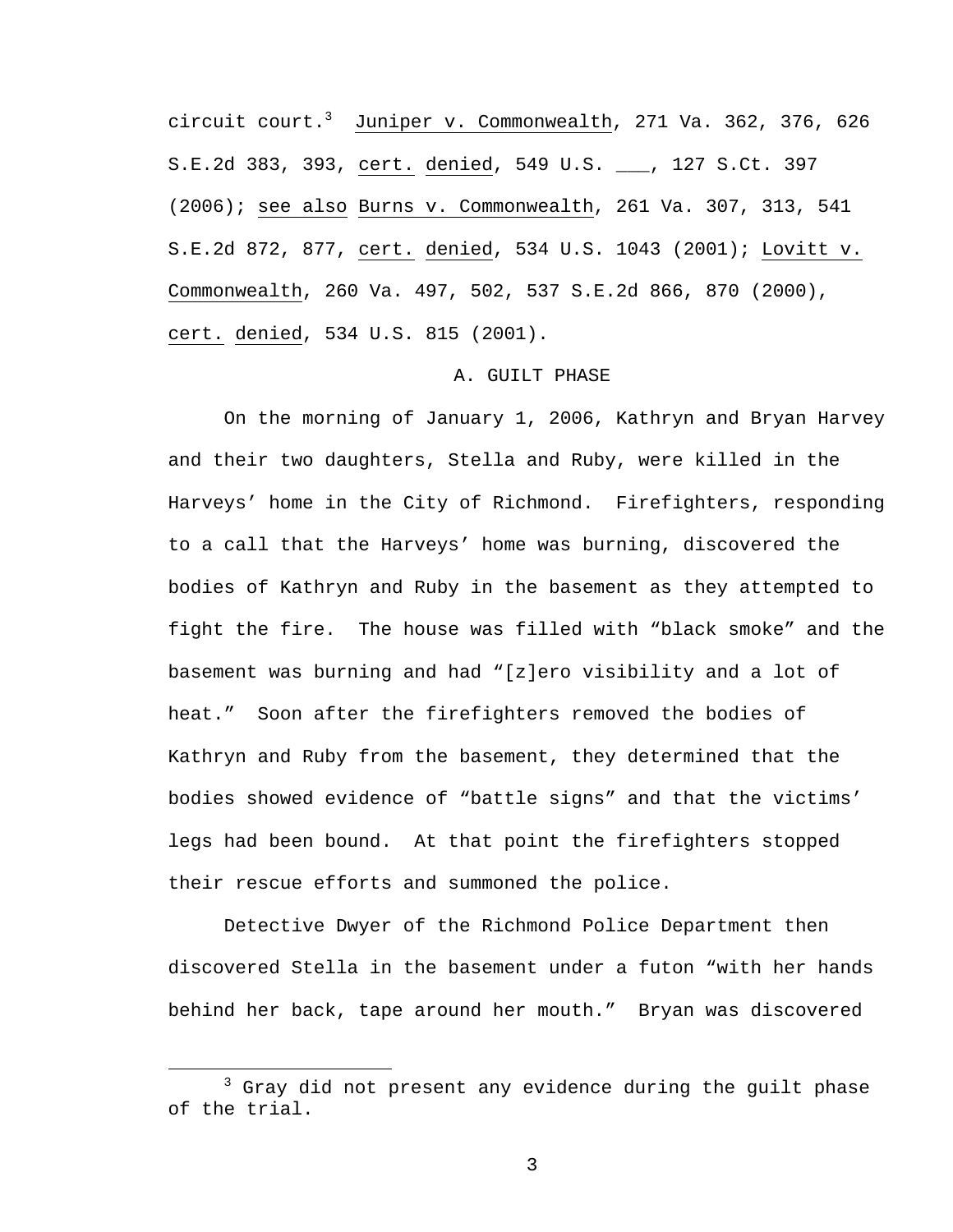on the floor of the basement with orange electrical cord wrapped around his wrists and feet, with "melted tape around his face [and a] large wound to his neck area." Detective Dwyer also found two claw hammers, two broken wine bottles, a knife handle and a separate knife blade in the basement. Those items, as well as several photographs of the scene, were admitted into evidence at trial.

An autopsy revealed that Bryan had been cut eight times in his neck and underneath his chin, and those wounds, although "[v]ery painful," were not immediately fatal. His mouth had been gagged and taped. Six lacerations were made to the left side and back of Bryan's skull, each caused by blows from a hammer. He experienced severe third degree burns to his skin. Bryan died from the wounds to his skull.

Kathryn had been cut three times in her neck and chest, once in her back, and those wounds caused bleeding and pain but were not fatal. Multiple lacerations were made to Kathryn's skull as a result of blows from a hammer. The hammer blows caused a fracture to the plate above Kathryn's eyes, resulting in bleeding behind her eyes. Kathryn died from the blunt force injuries to her head.

Ruby's throat had been sliced through to her trachea, a wound that was not fatal but obstructed her breathing. Her head was also fractured and cut, causing brain tissue to exude from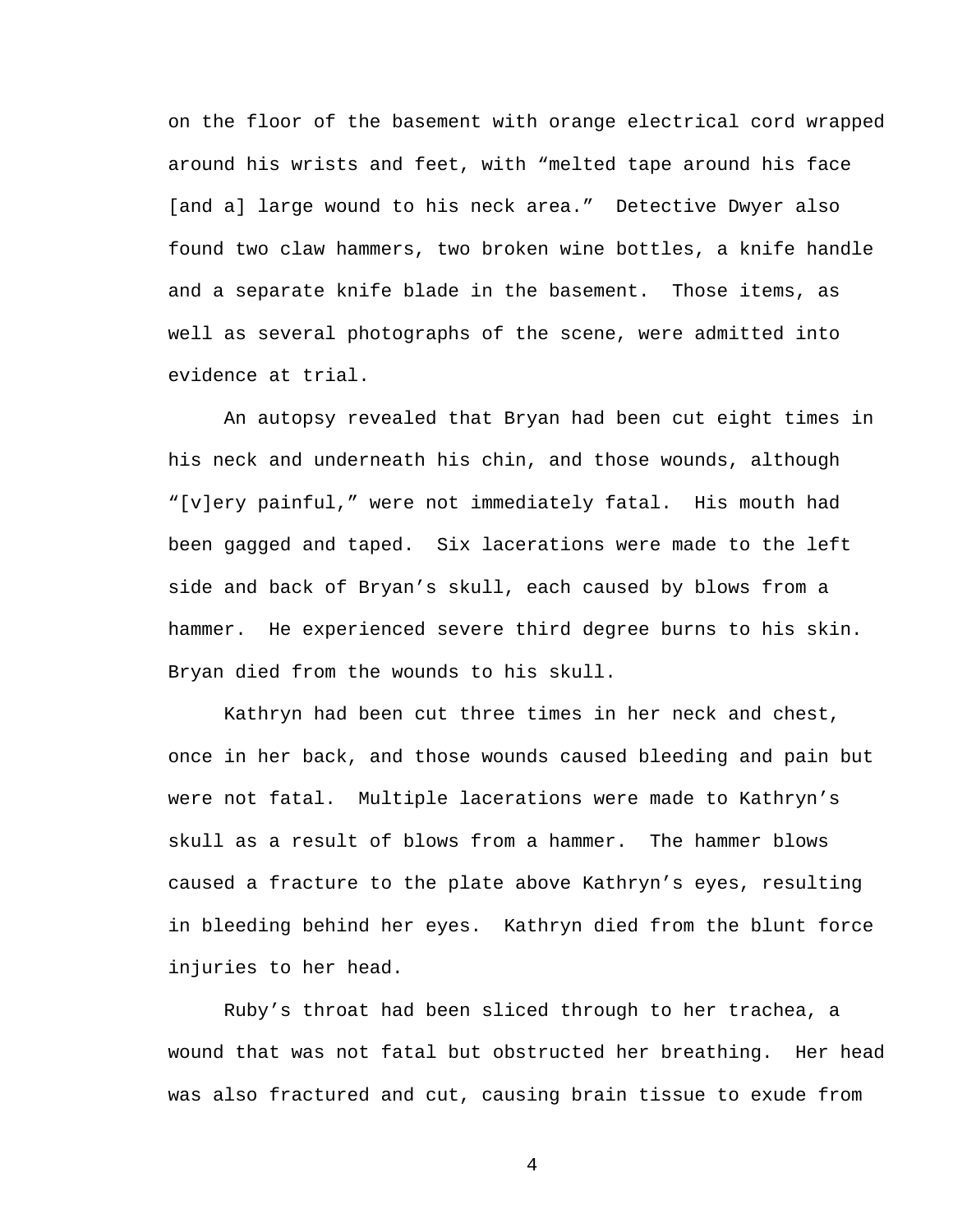her skull. She had also been stabbed in the back with enough force that the knife had passed through her ribs and into her lungs. Ruby died from the blunt force injuries to her head and the stab injury to her lungs.

Stella's neck had been cut six times, with the stab wounds having penetrated her trachea and esophagus. Stella's head was also bludgeoned by a hammer, causing brain tissue to exude from her skull. She died from a combination of smoke inhalation, carbon monoxide poisoning and blunt force injury to her head.

Forensic evidence showed that the knife blade recovered from the Harveys' home had traces of blood from Kathryn, Stella, Ruby and Bryan. Bryan and Stella's DNA was discovered on the shaft of one of the recovered hammers. Kathryn's DNA was identified on the handle of the other hammer.

Evidence at trial established that Gray, Ray Dandridge and Ashley Baskerville were driving the streets of Richmond in Gray's van during the mid-morning of January 1, 2006 "looking for a house to rob." Gray and Dandridge "spotted a door open" at the Harveys' home, entered the house, and forced Kathryn, Bryan and Ruby into the basement. $^4$   $\,$  Stella was not home when Gray and Dandridge entered. In the basement, Gray assured the three family members that he and Dandridge would leave after they took

 $\overline{\phantom{a}}$  $4$  Gray claimed that Baskerville was asleep in the vehicle and did not participate in the crimes at the Harveys' home.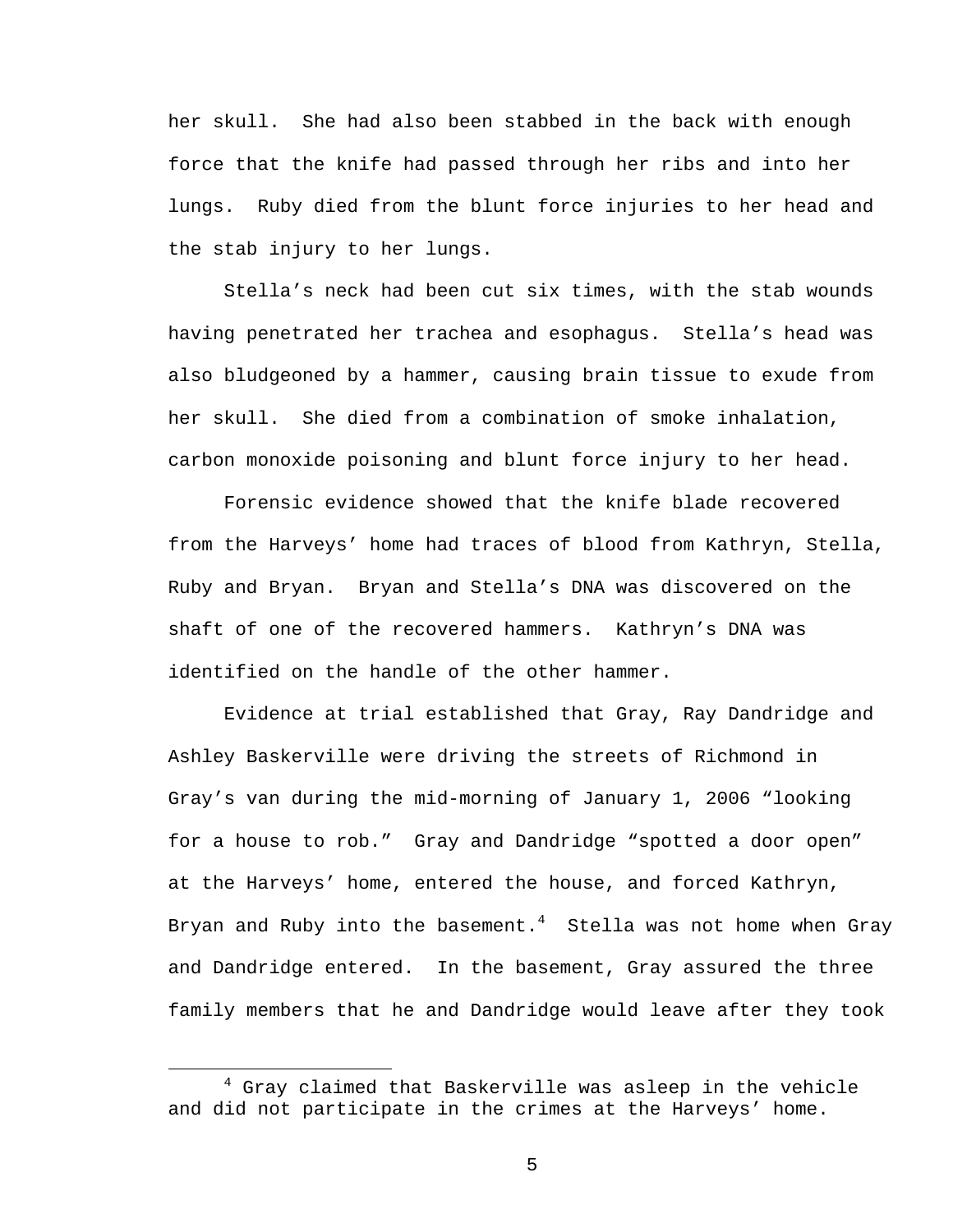what they wanted from the home. Gray then used electrical cords to tie Bryan's wrists behind his back and bind his ankles together.

Before Gray and Dandridge could plunder the house, they heard a noise upstairs on the home's main level. Kiersten Perkinson, a family friend, had arrived at the Harveys' home to deliver the Harveys' daughter, Stella, along with Perkinson's own daughter, Grace Lynn, from a slumber party the previous evening.

Hearing the commotion, Kathryn explained to Gray that her daughter had returned from a slumber party, so Gray permitted Kathryn to go upstairs to bring her daughter downstairs to the basement. Perkinson heard Kathryn "running up the stairs" from the basement, and upon reaching the top of the basement stairs, she appeared "pale and ashen." Stella ran past her mother and down the stairs into the basement, but Kathryn blocked Grace Lynn's path so she could not follow Stella downstairs. Kathryn told Perkinson that she did not feel well, so Perkinson and Grace Lynn left the house.

Downstairs, Gray bound the hands and feet of all the Harveys and placed clear packing tape over their mouths, but he assured them that everything would be okay. Gray and Dandridge then began collecting the items from the home they intended to steal. Kathryn attempted to comfort her distraught daughters,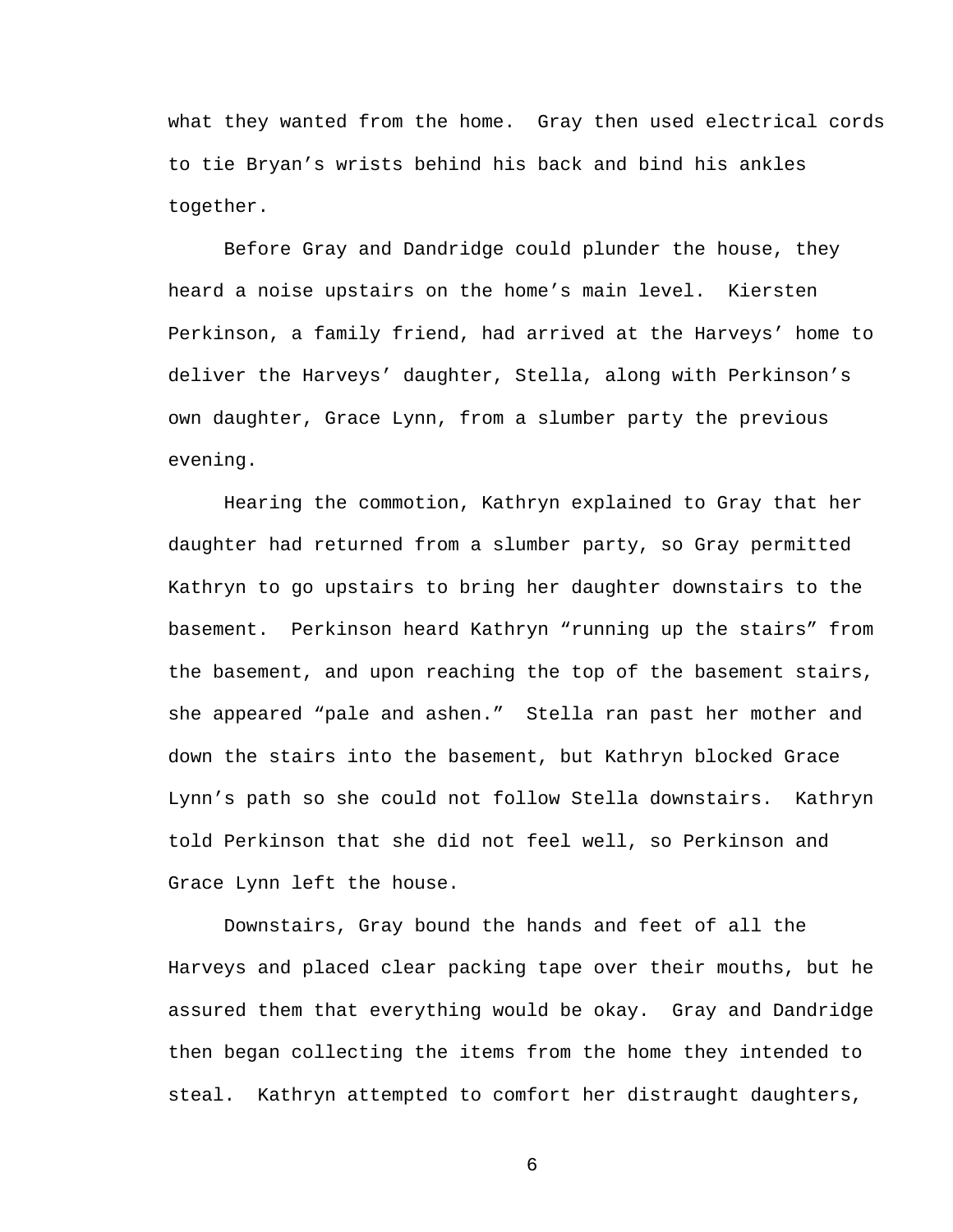and she told Gray that he should take what he wanted and just leave. Suddenly, Gray took a razor knife and cut Kathryn's throat and then cut the throats of the young girls and Bryan.<sup>5</sup> When Gray saw that his victims were still moving, he took a nearby claw hammer and began repeatedly beating each of the Harveys in the head. When they stopped moving, Gray poured two bottles of wine on an easel in the basement and lit a match, starting the fire. Gray and Dandridge then left the burning home with the items they had stolen.

John Hott, a family friend of the Harveys, arrived at the Harveys' home for a New Year's Day party at about 1:45 p.m. and noticed smoke coming from the house. He immediately ran to a neighbor's home and called "911".

Less than a week later, Richmond police received a tip that Gray was a suspect in the murders, and a member of the Richmond Police Department contacted the Philadelphia, Pennsylvania Police Department requesting they investigate a location where Gray may be staying and to be on the lookout for a particular vehicle believed related to the Harvey murders. In the early morning hours of January 7, 2006, Philadelphia police obtained a search warrant, and a SWAT team entered the location where Gray

 $\frac{1}{5}$  $5$  In his confession to police, Gray indicated that Dandridge "did the old man, cut him. But I'm not sure. But it doesn't matter if he did or not cause he was still alive after, [un]til I hit him with [t]he hammer."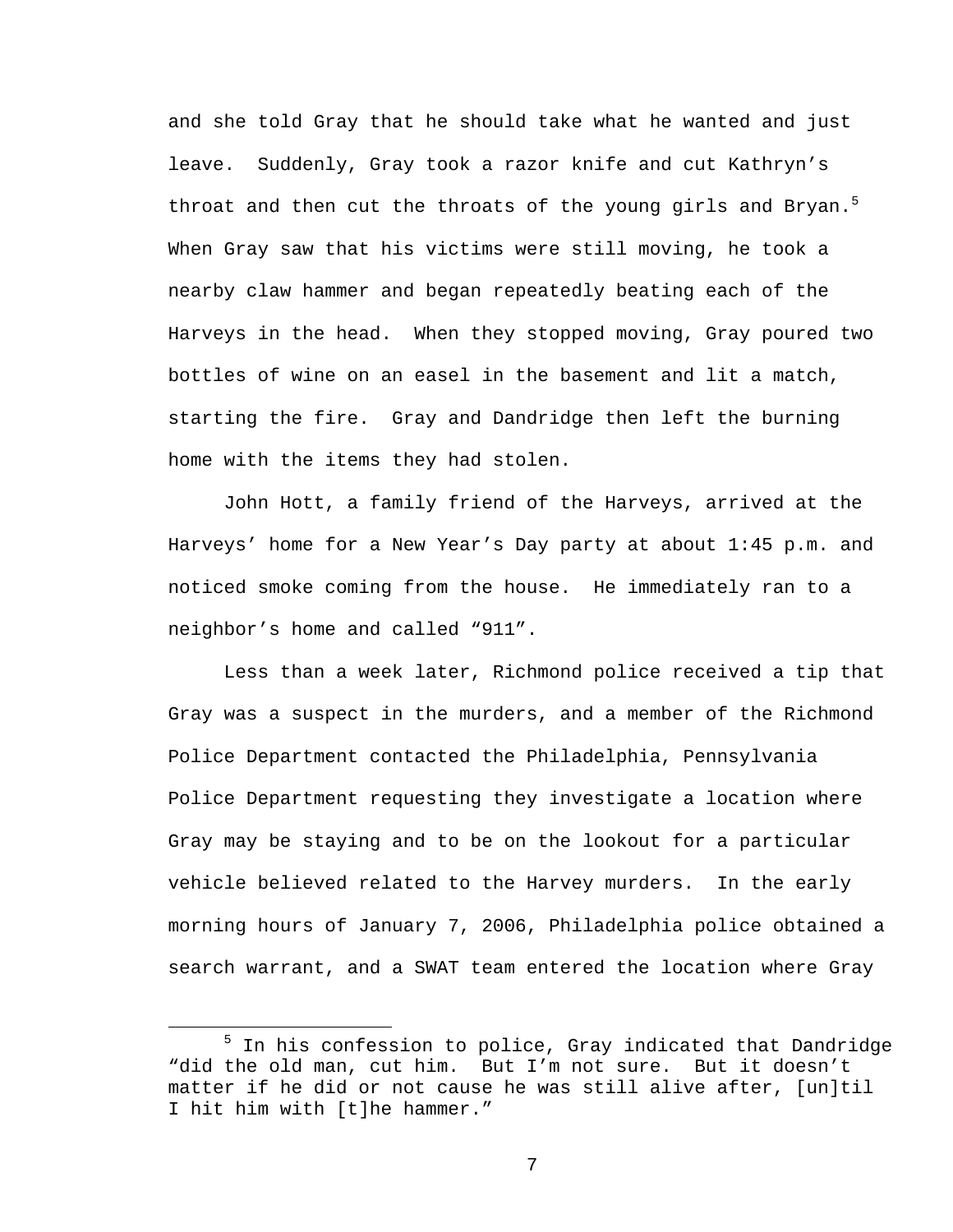was suspected to be staying and found him in the basement. Gray was arrested and advised of his Miranda rights. After learning that Dandridge was also being questioned, he asked the Philadelphia police: "Can I tell you my side of the story?"

As part of a signed confession, Gray described in detail how he and Dandridge entered the Harveys' home and attacked the Harveys, in which he stated:

[I]t was a real nasty scene. How am I suppose[d] to explain something like what happened? I started cutting their throats and they kept getting up and they [were] scaring me. I remember seeing the hammer and picking it up, and then . . . I was just hitting them all with the hammer. All I know is nobody was moving when I left out there.

Gray admitted that Dandridge spent most of this time searching the home for items to steal, and that only Gray used the hammers to attack the Harveys.

Gray stipulated at trial that Bryan's wedding ring, as well as a cookie plate and a basket from the Harveys' home, were discovered in a location Gray provided to police, who also recovered from Gray a computer stolen from the Harveys' home. Gray also stipulated that the boots found at the residence in Philadelphia belonged to him. Bryan and Stella's blood stains were discovered on Gray's boots. The Commonwealth also introduced photographs of the dead bodies as exhibits during the trial, and the jury was permitted to view these exhibits. At the time of the murders, Gray was twenty-eight years old. Ruby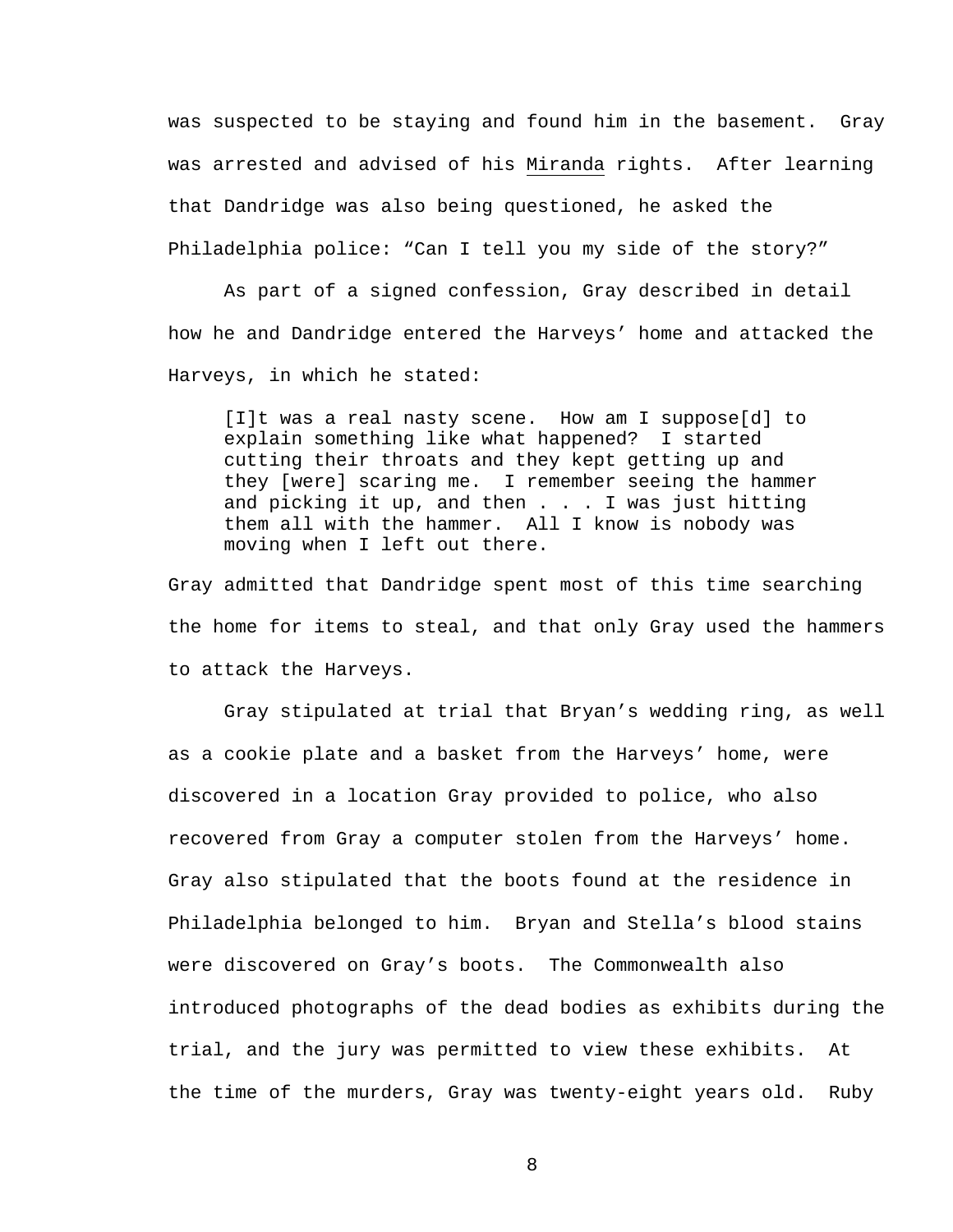was four years old at the time of her death, and Stella was nine years old at the time of her death.

The jurors returned a verdict of guilty as to all five capital murder counts as charged in the indictments.

## B. PENALTY PHASE

 In the sentencing phase, the Commonwealth introduced evidence of Gray's criminal record, including convictions for robbery in 1996, distribution of crack cocaine in 2000, and possession of cocaine in 2002. Extensive evidence was also presented to show a history of violent acts perpetrated by Gray.

 Lieutenant Daniel Stanek of the City of Washington, Pennsylvania, Police Department testified about the discovery of the dead body of Gray's wife, Treva, on November 5, 2005. Gray was questioned at the time but was not arrested for her murder. After his arrest for the murders of the Harveys in January 2006, Gray also confessed to killing his wife with the help of Dandridge by bludgeoning her to death with a lead pipe.

 Detective William Brerton of the Richmond Police Department described how, also on January 1, 2006, he learned of another set of murders committed in Richmond. Executing a search warrant, police discovered the dead bodies of Percyell Tucker, his wife, Mary, and Mary's daughter, Ashley Baskerville<sup>6</sup>, all in

<sup>6</sup>  $6$  Ashley Baskerville was the third person with Gray and Dandridge on January 1 when the Harveys were murdered. During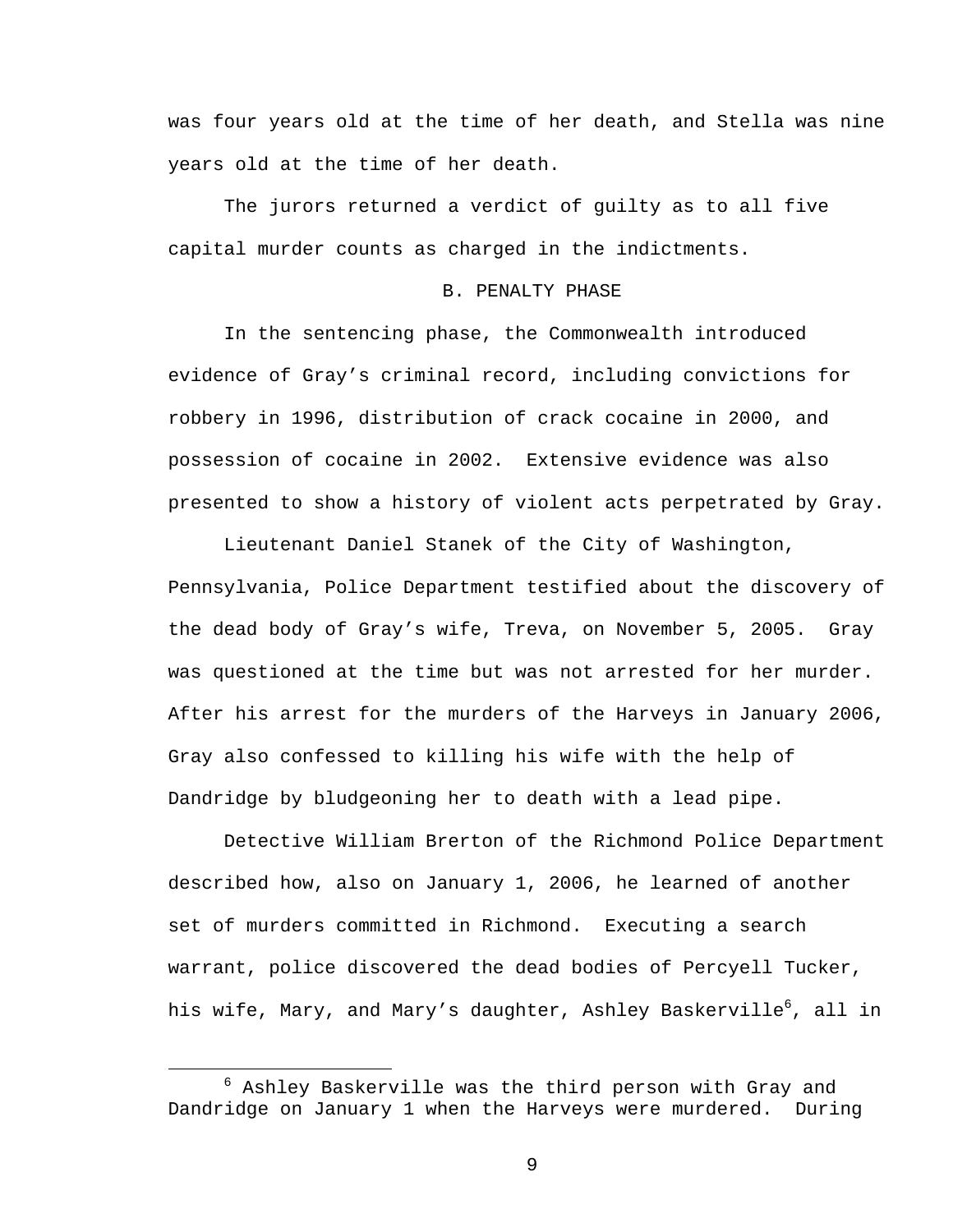their home. Dr. Darin Trelka, a medical examiner, testified that the autopsy revealed Percyell's head had been "covered with Saran Wrap," with a sock stuffed into his mouth and duct-taped shut. Percyell probably struggled for several minutes before he died from suffocation. Mary's mouth had been gagged, with duct tape over her eyes. Her neck and chest had been cut four times. Mary struggled several minutes before she died from suffocation. Ashley was found with a plastic shopping bag over her head and taped to her neck with duct tape. Her face was wrapped in duct tape and a sock stuffed into her mouth. Ashley also struggled for several minutes before she died from suffocation.

Gray's vehicle was discovered three blocks from the Tucker's home, and the Tucker's stolen vehicle was located in Philadelphia where Gray was arrested. Gray confessed to murdering the Tucker family.

Police also learned that Gray assaulted a man in Arlington, Virginia on New Year's Eve, 2005. At the sentencing phase of Gray's trial, Ryan Carey testified that as he arrived at his parent's home after work on December 31, he was attacked by two men. He was forced to the ground and stabbed multiple times. Carey escaped the assault and rushed to his father's home

 $\overline{a}$ 

Gray's confession to the murder of the Tuckers, Gray explained how Ashley was working with Gray and Dandridge and provided them a key to enter the Tucker residence. "She was taped up as part of the plan."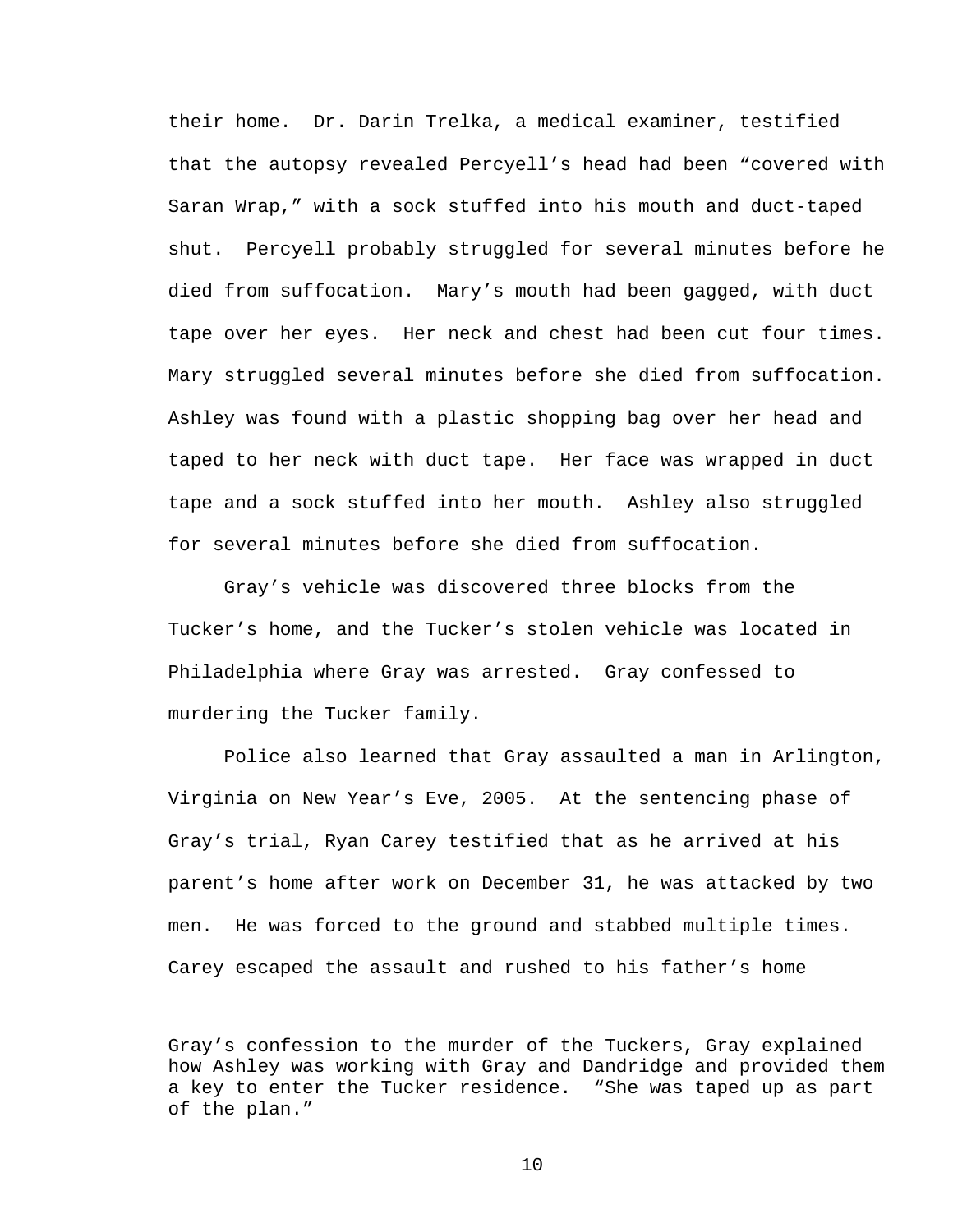covered in blood. Carey's father contacted emergency personnel, who took Carey to a hospital where his condition was stabilized. After two months of hospitalization, Carey was able to return home, although he lost the use of his right arm. Gray confessed to assaulting Carey with Dandridge's assistance and stipulated that Carey's blood was found on Gray's boots.

Also testifying at the penalty phase of the trial were Mark Harvey, Bryan's older brother, and Steven Culp, Kathryn's older brother. Each described a loving relationship with their sibling and the devastating grief and emotional impact of the murders upon the extended families.

Gray offered evidence in mitigation including his mother's testimony describing his childhood and home life. Gray's mother, Barbara Moten, described how she established a connection between Gray and his natural father, Ellsworth, when Gray was a baby. $^7$  –Moten later married Ellsworth and moved with him to Maryland, along with their two children and two of Ellsworth's children from another relationship. In school, Gray struggled to learn to read, was hyper and disruptive in the classroom, and he received spankings with a "horse strap" from Ellsworth when the school reported Gray was disruptive in class.

 $\overline{7}$  $^7$  Moten was not married to Ellsworth or living with him when Gray was born.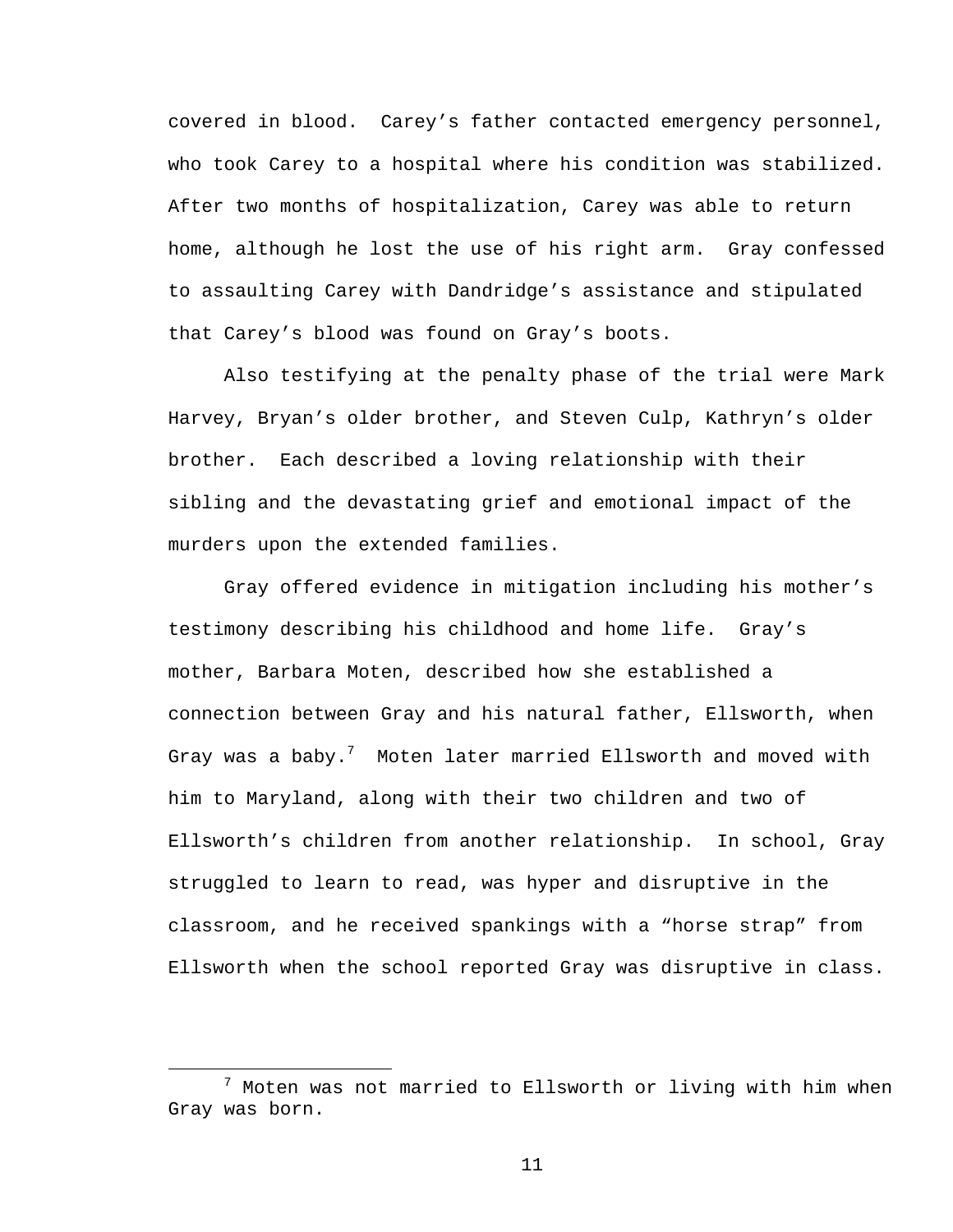Moten also told of how Gray "wet himself" most nights until he was thirteen years old, resulting in beatings from Ellsworth.

Moten also described instances of sexual abuse of two of the children by a friend of Ellsworth, although she maintained that Gray was not a victim of these encounters. Gray was routinely blamed by his siblings for things that happened in the house, resulting in beatings from Ellsworth. Moten told of how she joined the Army and worked in Arlington, Virginia as a chaplain's assistant.

The Army transferred Moten for a year to the State of Washington, but Gray remained in Maryland with his father and stepbrother. During that time, Ellsworth became a cocaine addict. Upon her return from Washington, Moten also learned that Ellsworth's son, Fitzgerald, had been sexually abusing Gray, although Gray had refused to talk about the abuse with his mother. Later, Ellsworth was arrested and jailed on drug charges. Moten then moved the family to Pennsylvania for a new start. Gray left the home when he was seventeen years old.

Gray's sister, Ava, also testified about repeated instances of sexual abuse upon her and Gray by Fitzgerald. She also described Gray being victimized by Fitzgerald when he was only four years old, and that such experiences were "a regular thing" over the course of seven years. She also testified that Gray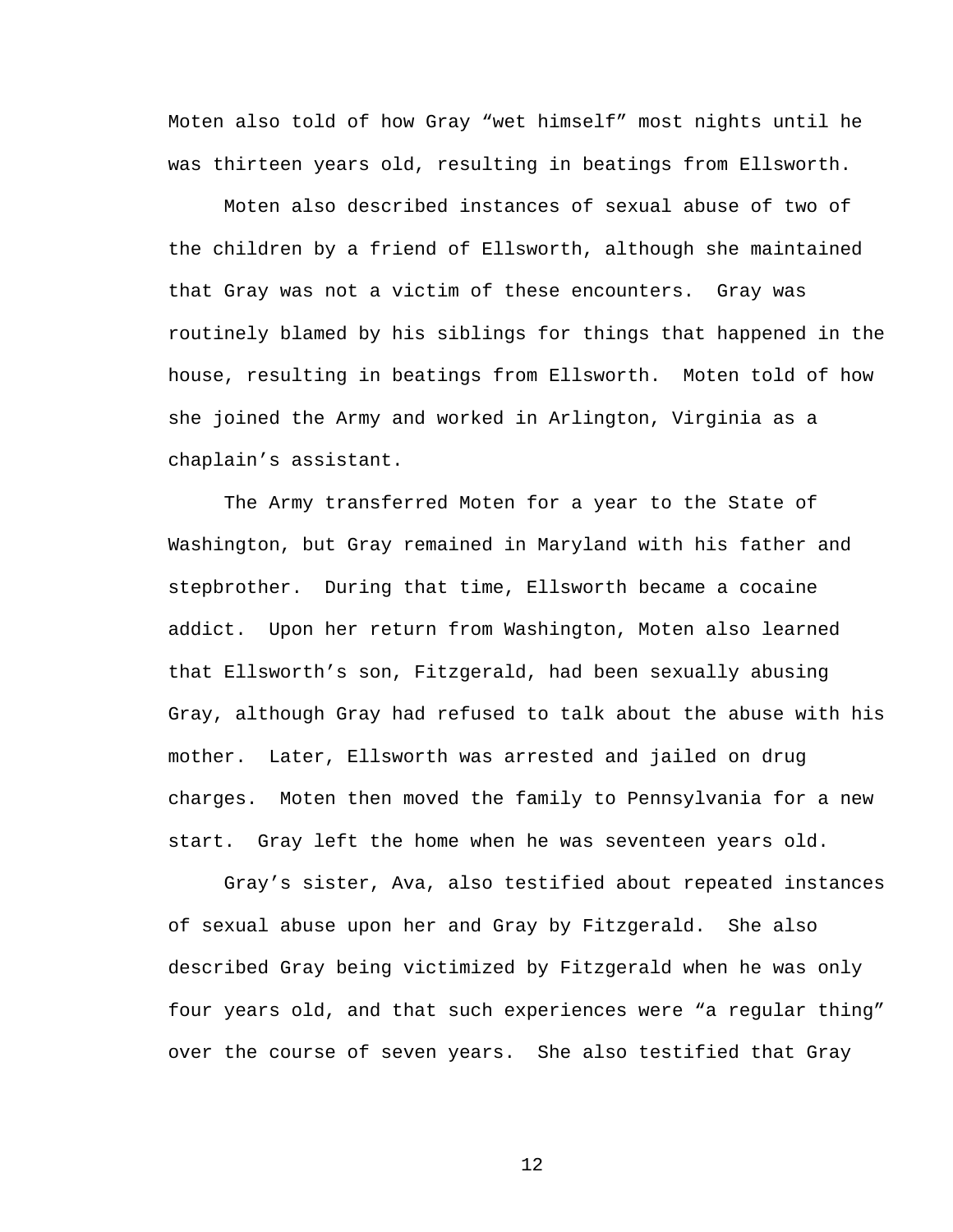started to use drugs when he was thirteen years old and was a user of marijuana, cocaine and PCP.

Also presented as mitigation evidence was the videotaped deposition of Dr. David Lisak, a psychologist and expert on the impact of child abuse and the relationship between earlier trauma and the perpetration of violence. Dr. Lisak offered his opinion on the general effects of early childhood abuse.

Gray also presented the opinion of Dr. Mark D. Cunningham, a clinical and forensic psychologist, who opined that Gray was "likely to make a positive adjustment to prison or an adjustment that is free of serious violence." Dr. Cunningham's conclusions were based, in part, on the fact that Gray was nearly thirty years old and that "his likelihood of getting in trouble in prison is only about half as much as when he was 18 or 20 years old, and continues to fall steadily across the life span." Dr. Cunningham noted Gray's history of incarceration and how Gray had avoided violent encounters in prison, how Gray had used his prison time to earn a GED, and how Gray had earned additional education, including courses on sheet metal, business and electrical work. Dr. Cunningham also concluded that "the seriousness of the offense does not predict violence in prison" and that "[c]apital inmates who get sentenced to life or in the general prison population have low rates of violence."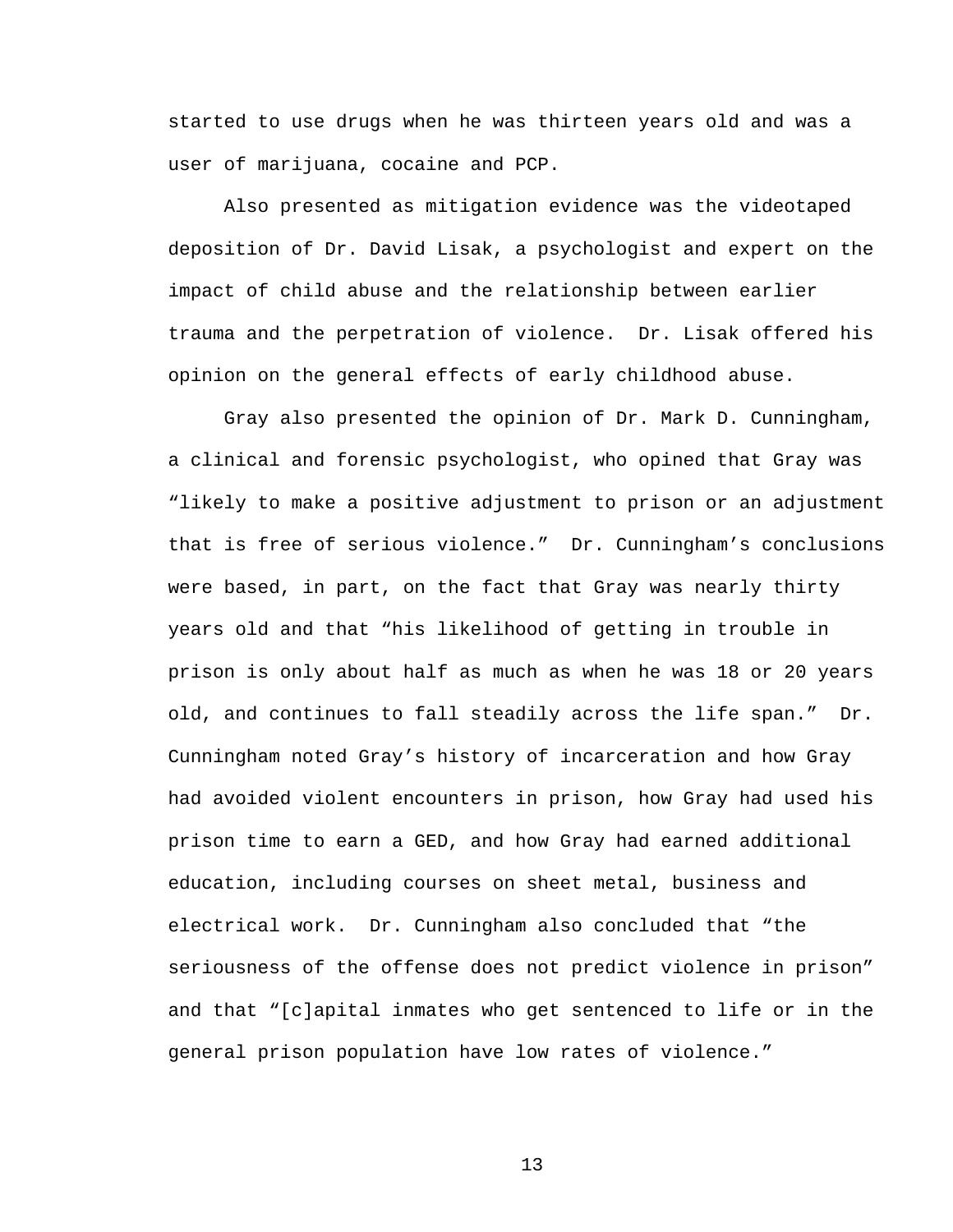In response to Gray's mitigation evidence, the Commonwealth produced the testimony of Officer James Jonas of the Philadelphia Police Department, who testified about the search and arrest of Gray on January 7, 2006. Officer Jonas explained that during the execution of the warrant to arrest Gray, he discovered Gray hiding in an unlit basement, crouched behind a water heater. Officer Jonas described how Gray had smirked at him when asked to show his hands, and that Gray had refused to show one of his hands, which Officer Jones identified as a potentially threatening gesture. Officer Jonas explained how in the attempt to secure Gray, Gray punched him and resisted arrest. Gray also assaulted Officer Jonas' partner and attempted to grab the officer's gun. After multiple punches were exchanged, the officers were eventually able to secure and handcuff Gray.

#### II. ANALYSIS

 Gray presents four assignments of error on appeal. First, he avers that the sentences of death were imposed under the influence of passion, prejudice and other arbitrary factors. His second assignment of error contends that the sentences of death are excessive or disproportionate to the penalty imposed in similar cases. Next, Gray asserts that the circuit court erred by failing to declare Code § 18.2-31(12) unconstitutional as violating his right to equal protection under the law.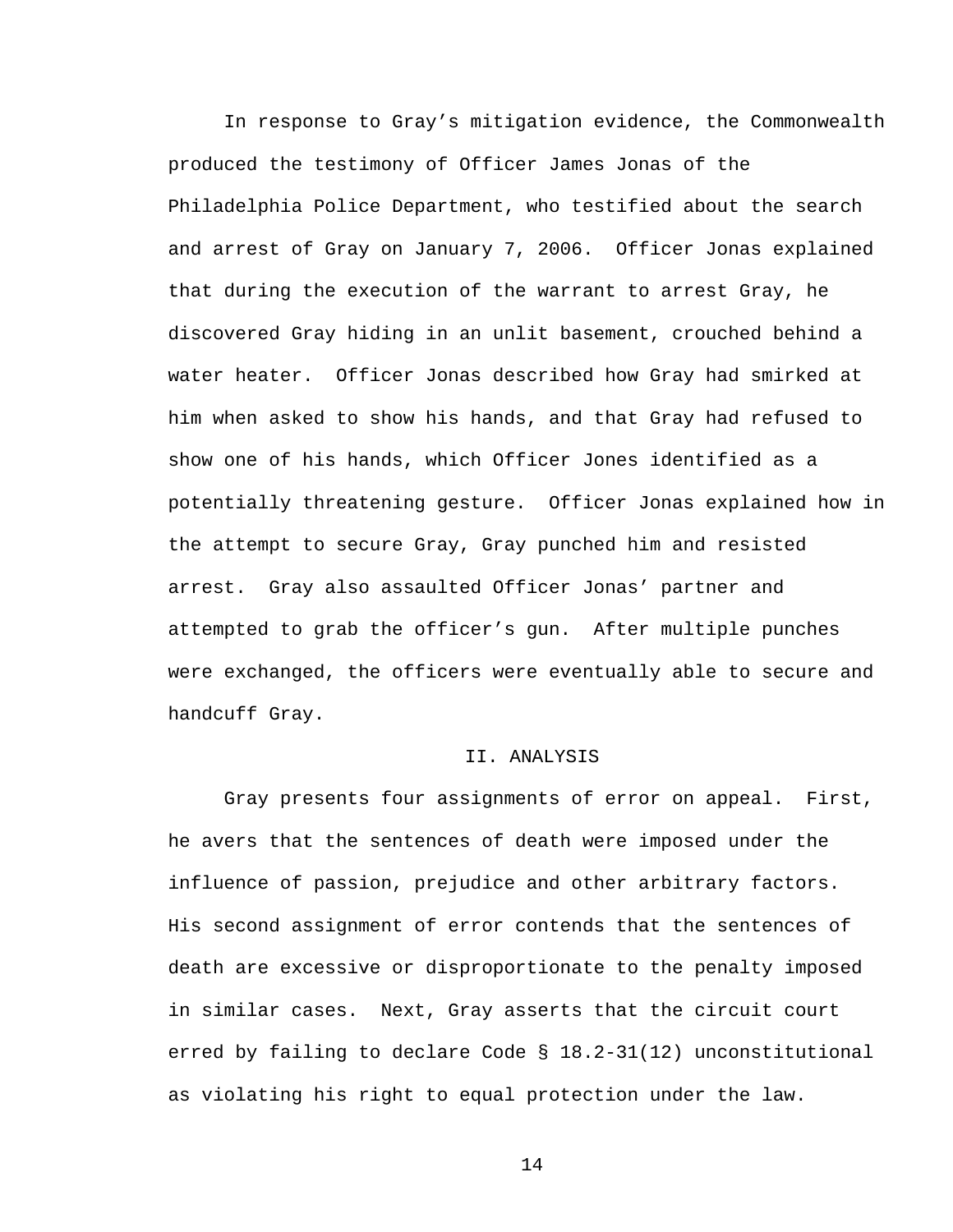Finally, Gray contends that the Virginia death penalty statutes otherwise violate the Virginia and United States Constitutions.

 Gray's first two assignments of error "track nearly *verbatim* the mandatory review of a sentence of death which this Court must undertake under Code §  $17.1-313(C)(1)$  and  $(2)$ ." Juniper, 271 Va. at 431, 626 S.E.2d at 426. We thus consider his first two assignments of error simultaneously with our statutory review and then address the remaining assignments of error.

A. Statutory Review Under Code § 17.1-313

Pursuant to Code §  $17.1-313(A)$  and (C), we perform a statutorily mandated review of the death sentences. "[T]he purpose of the review process is to assure the fair and proper application of the death penalty statutes in this Commonwealth and to instill public confidence in the administration of justice." Hudson v. Commonwealth, 267 Va. 29, 33, 590 S.E.2d 362, 364 (2004) (quoting Akers v. Commonwealth, 260 Va. 358, 364, 535 S.E.2d 674, 677 (2000)).

 We thus review Gray's death sentences to determine whether the circuit court imposed the sentences "under the influence of passion, prejudice or any other arbitrary factor" and whether the sentences are "excessive or disproportionate to the penalty imposed in similar cases, considering both the crime and the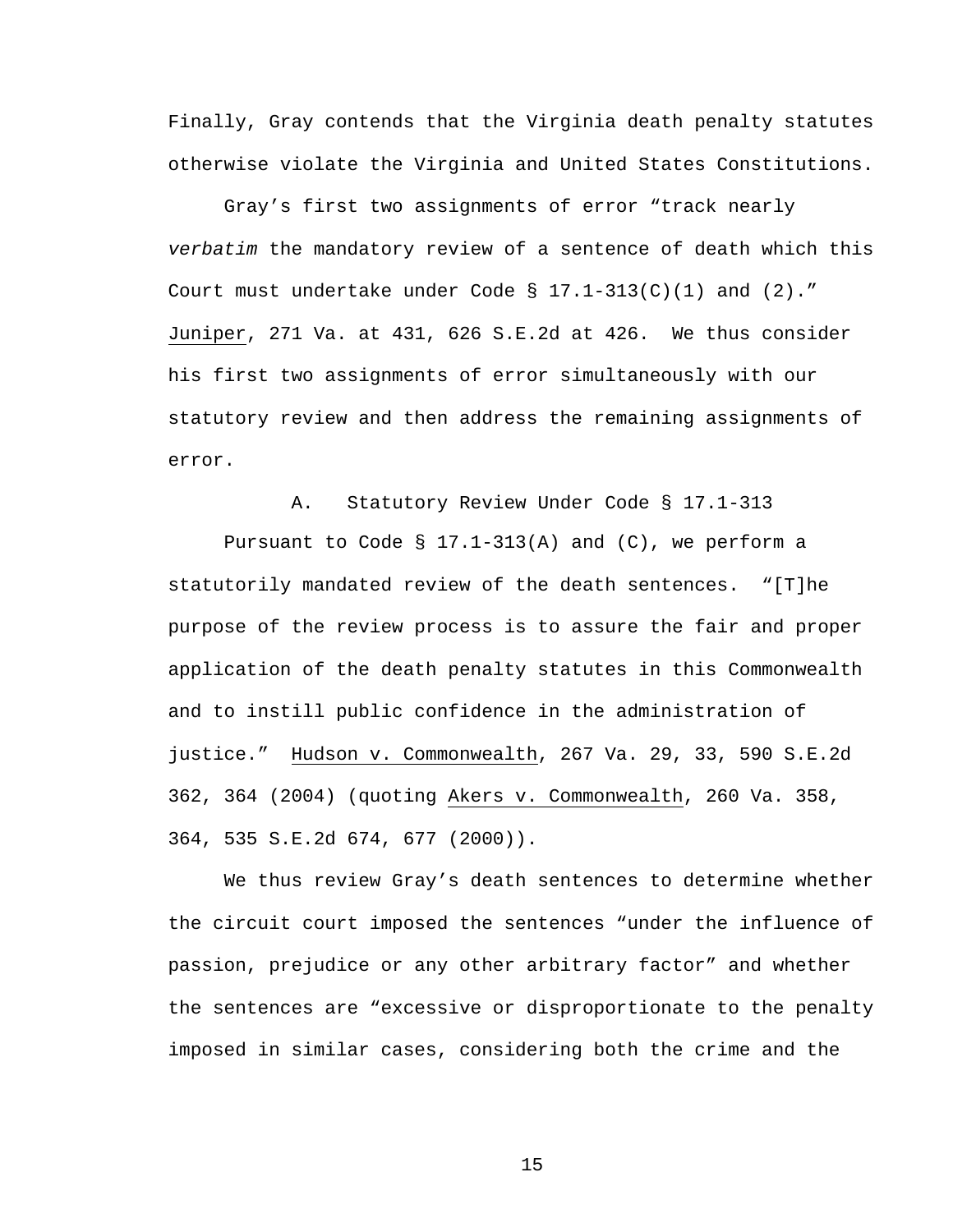defendant." Code § 17.1-313(C)(1)-(2). See e.g., Hudson, 267 Va. at 33, 590 S.E.2d at 364.

> 1. Code § 17.1-313(C)(1) Passion, Prejudice or Other Arbitrary Factor

 Gray assigns error to the jury's imposition of the death penalty because the sentences were "imposed under the influence of passion, prejudice or other arbitrary factors." While Gray presents no argument on appeal regarding this assignment of error and cites to nothing in the record to support his claim, this Court must still conduct the statutorily prescribed review under Code §  $17.1-313(C)(1)$  to determine "[w]hether the sentence of death was imposed under the influence of passion, prejudice or any other arbitrary factor." See Juniper, 271 Va. at 431-32, 626 S.E.2d at 427; Muhammad v. Commonwealth, 269 Va. 451, 532, 619 S.E.2d 16, 63 (2005), cert. denied, \_\_\_ U.S. \_\_\_, 126 S.Ct. 2035 (2006); Williams v. Commonwealth, 252 Va. 3, 5, 472 S.E.2d 50, 51, cert. denied, 519 U.S. 998 (1996). After careful review of the record, we find no evidence indicating that the jury or the circuit court were influenced by passion, prejudice or any other arbitrary factor in sentencing Gray to death.

## 2. Code § 17.1-313(C)(2) Excessive or Disproportionate Sentence

 Gray also assigns error to the jury's imposition of death because the sentences are "excessive or disproportionate to the penalty imposed in similar cases." Again, Gray presented no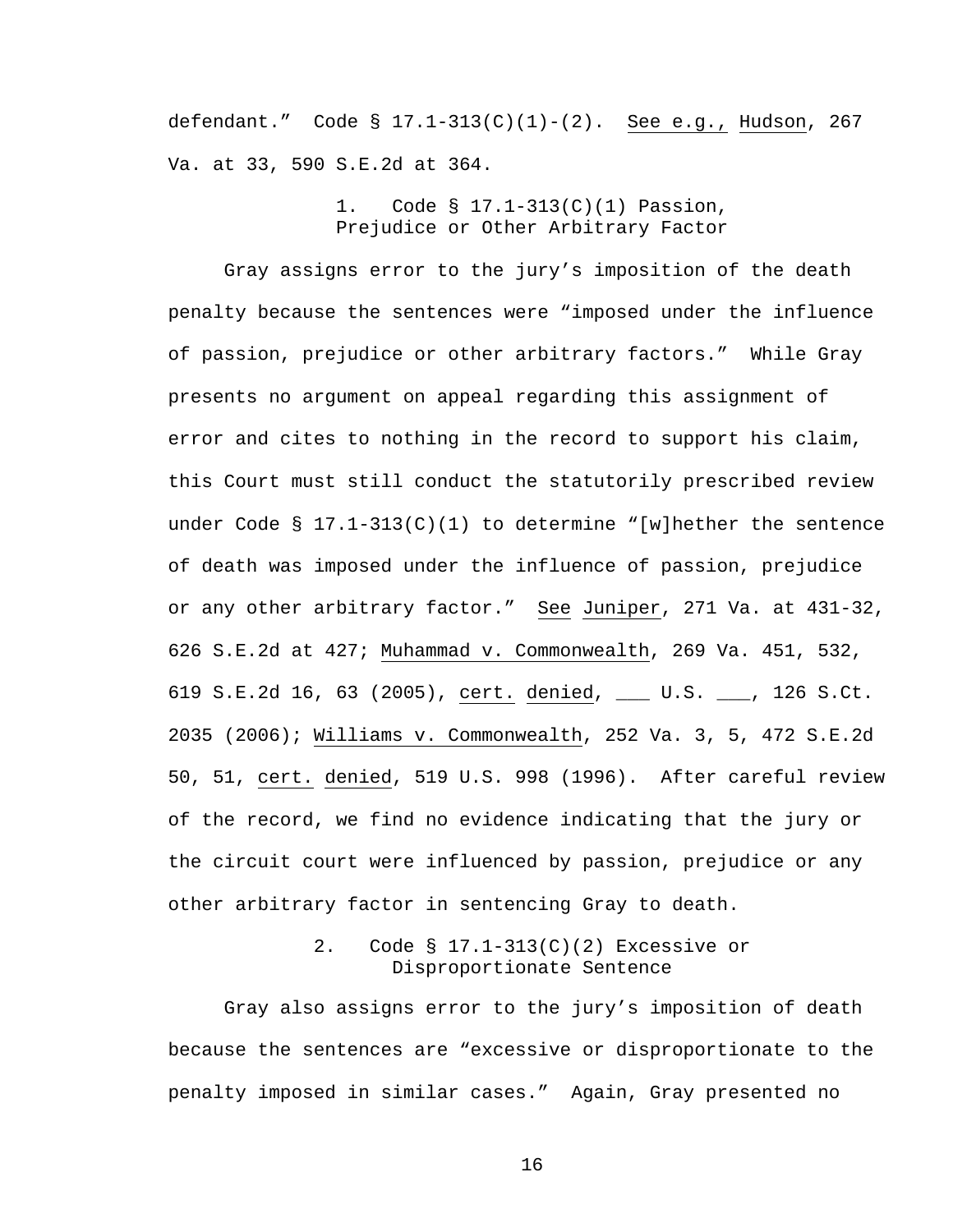argument on appeal regarding this assignment of error. However, this does not affect the Court's statutorily prescribed review under Code §  $17.1-313(C)(2)$  to determine "[w]hether the sentence of death is excessive or disproportionate to the penalty imposed in similar cases, considering both the crime and the defendant." See Juniper, 271 Va. at 432, 626 S.E.2d at 427.

 The goal of the proportionality review of a death sentence is not to ensure "complete symmetry" for all death penalty cases but rather to find the "aberrant death sentence." Muhammad, 269 Va. at 532, 619 S.E.2d at 63 (citing Orbe v. Commonwealth, 258 Va. 390, 405, 519 S.E.2d 808, 817 (1999), cert. denied, 529 U.S. 1113 (2000)). This review is designed to determine whether "other sentencing bodies in this jurisdiction generally impose the supreme penalty for comparable or similar crimes, considering both the crime and the defendant." Lovitt v. Commonwealth, 260 Va. 497, 518, 537 S.E.2d 866, 880 (2000).

 We have taken into account the circumstances of the crimes and Gray as the defendant. Pursuant to Code  $\S$  17.1-313(E), we have compared the record in this case with other capital murder cases, including those cases when a life sentence was imposed. Our review included those cases when a person under the age of fourteen was murdered by someone age twenty-one or older and the aggravating factor of vileness was found. See Zirkle v. Commonwealth, 262 Va. 320, 321-22, 551 S.E.2d 601, 601-02 (2001)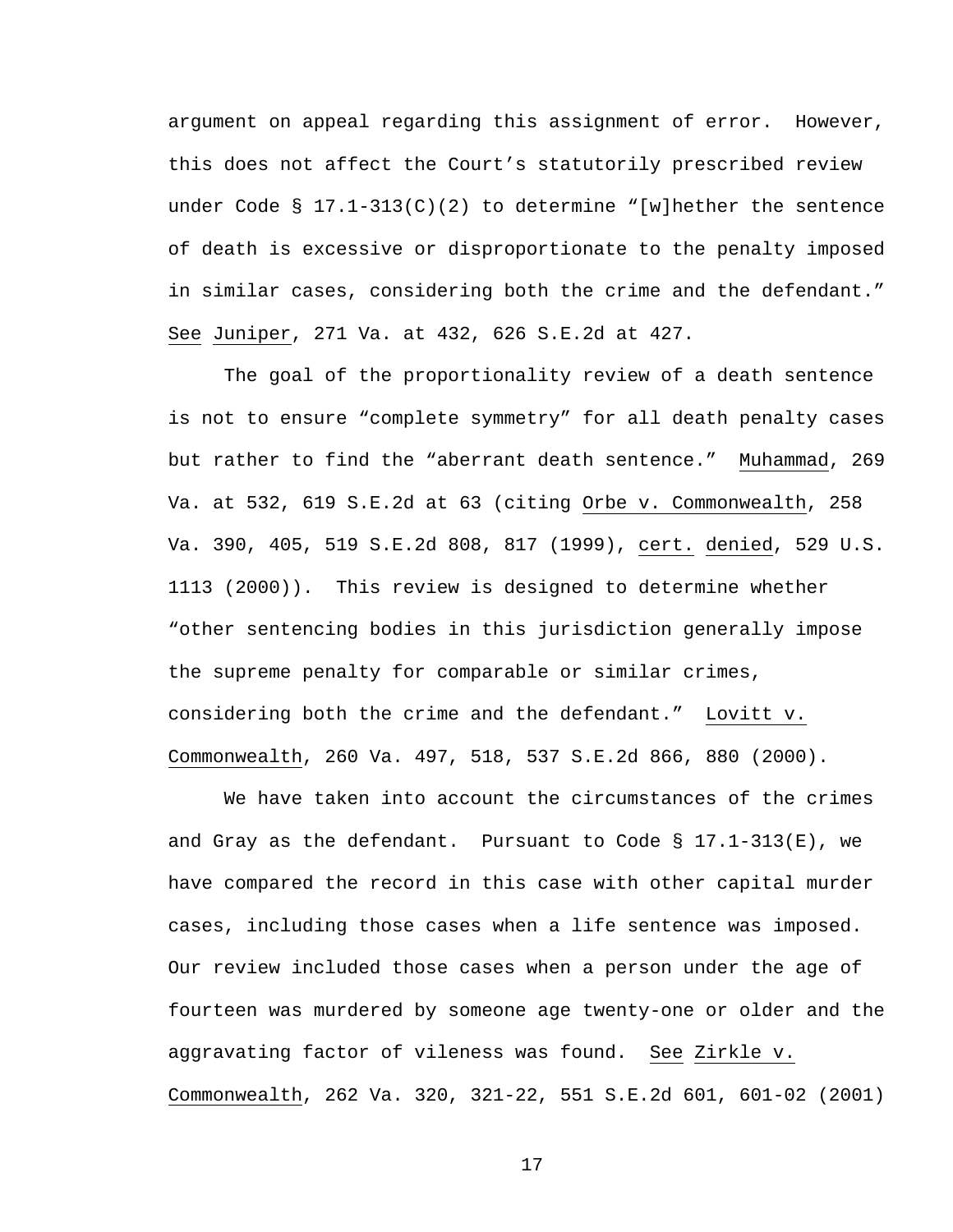(finding by trial court of both vileness and future dangerousness). Even though no cases were found that were exactly similar to Gray's case, "the lack of directly comparable [cases] does not prevent our consideration of whether the sentence imposed in this case was disproportionate." Walker v. Commonwealth, 258 Va. 54, 73, 515 S.E.2d 565, 576 (1999), cert. denied, 528 U.S. 1125 (2000). While Zirkle involved the finding of both aggravating factors, we have approved sentences of death in comparable cases involving only a finding of vileness. See Bailey v. Commonwealth, 259 Va. 723, 728, 734, 529 S.E.2d 570, 573, 576, cert. denied, 531 U.S. 995 (2000) (sentence of death under Code § 18.2-31(7) and (12) for murdering wife and 2-yearold son). We have also upheld sentences of death in cases when the victims were as young or younger than Stella and Ruby Harvey and the defendant was at least twenty-one years old. See Juniper, 271 Va. 362, 626 S.E.2d 383 (convicted under subsection  $(12)$  when the defendant was age 32 and victims ages 4 and 2); Zirkle v. Commonwealth, 262 Va. 320, 551 S.E.2d 501 (convicted under subsection (12) when the defendant was age 29 and the victim age 4); Bailey v. Commonwealth, 259 Va. 723, 529 S.E.2d 570 (convicted under subsection (12) when the defendant was age 28 and victim age 2); Bramblett v. Commonwealth, 257 Va. 263, 513 S.E.2d 400, cert. denied, 528 U.S. 952 (1999) (convicted under subsection (7) when the defendant was age 52 and victim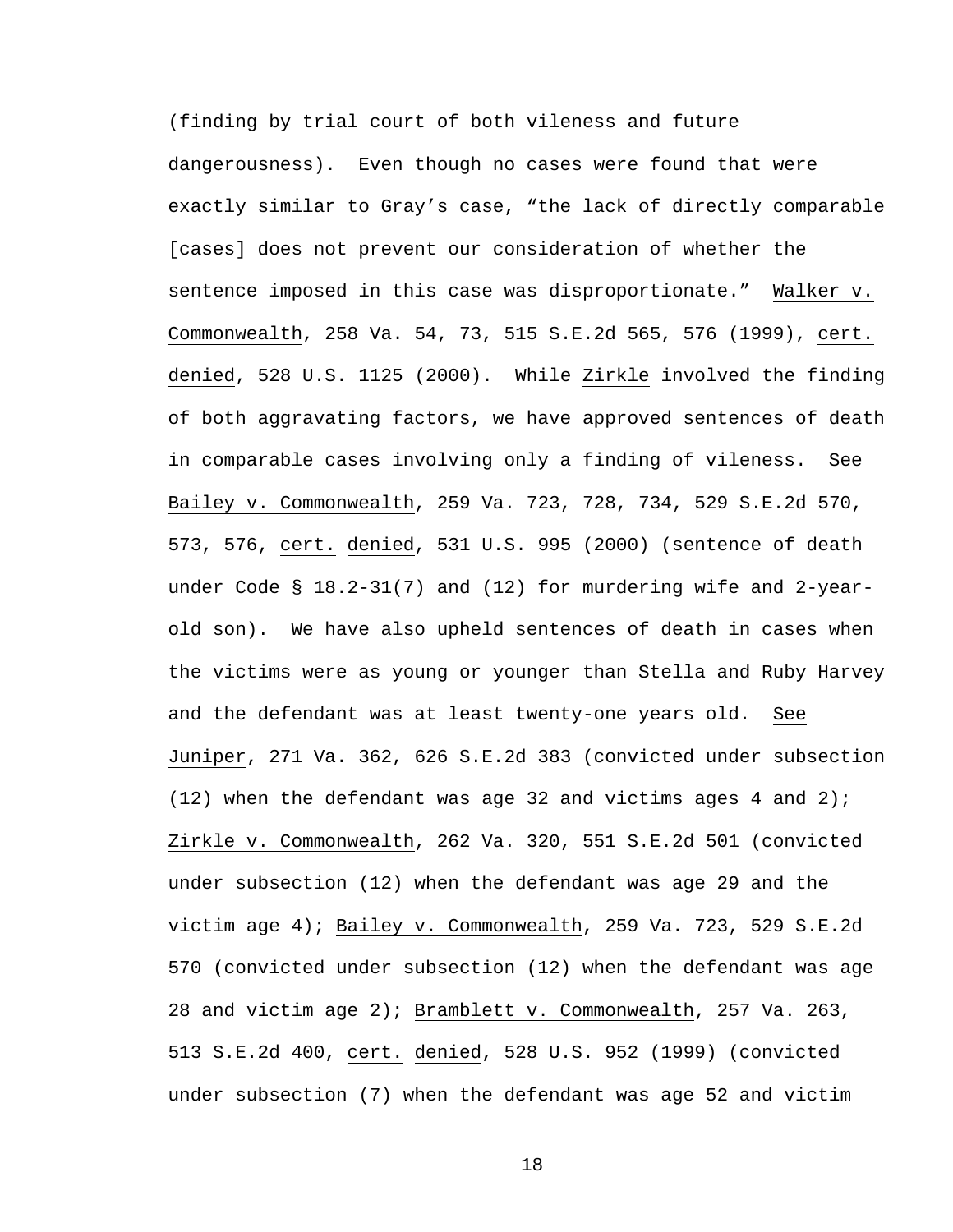age 3); Stewart v. Commonwealth, 245 Va. 222, 427 S.E.2d 394, cert. denied, 510 U.S. 848 (1993) (convicted under subsection (7) when the defendant was age 37 and victim age 5 months). Based on this review, we conclude that Gray's sentences of death were not excessive or disproportionate to the sentences of death imposed by other sentencing bodies in comparable cases with comparable defendants.

## B. Code § 18.2-31(12) and the Equal Protection Clause

 Code § 18.2-31(12) provides that capital murder includes "[t]he willful, deliberate and premeditated killing of a person under the age of fourteen by a person age twenty-one or older." Gray assigns error to the circuit court's ruling that this statute does not violate the Equal Protection Clause of the Fourteenth Amendment of the United States Constitution.

 Gray contends that Code § 18.2-31(12) exposes some murderers to the death penalty while protecting other similarly situated offenders from that penalty. This is so, Gray argues, because if a twenty year old defendant murdered the Harvey children, that person would not be eligible for a sentence of death under subsection (12). By contrast, Gray is eligible for the death penalty because he was twenty-one years of age or older when he killed the Harvey children. Gray argues that this disparate treatment under Code § 18.2-31(12) deprives him of a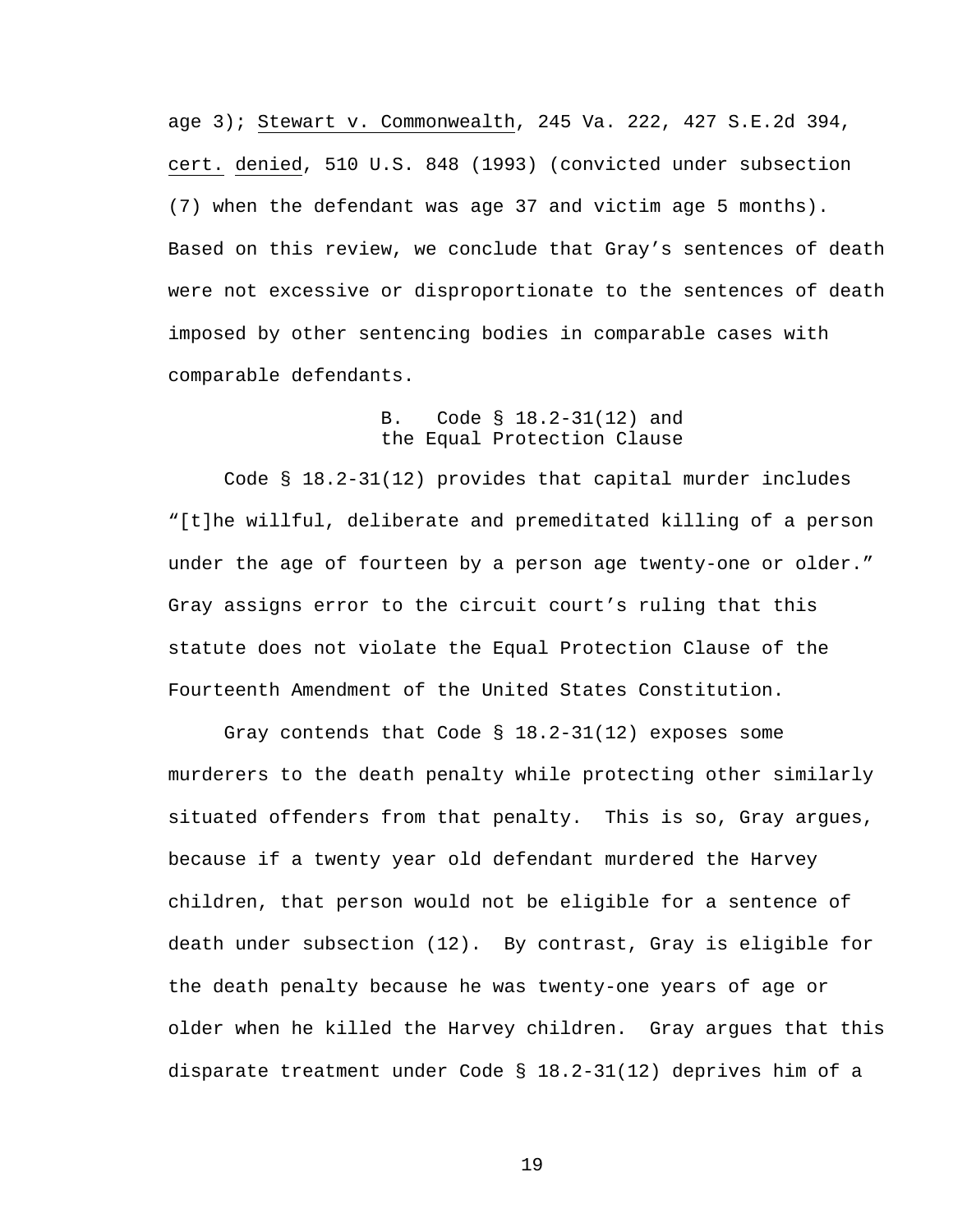fundamental right to life and liberty and that Code § 18.2- 31(12) thus requires strict scrutiny review in an equal protection context. He concludes that the Commonwealth failed to assert a compelling state interest under strict scrutiny review to justify the varying treatment of defendants under Code § 18.2-31(12). In the alternative, Gray contends the statute does not meet rational basis scrutiny.

 The Commonwealth initially responds that Gray waived his argument that strict scrutiny applies to his equal protection claim because the circuit court ruled only on a rational basis standard, and Gray did not ask the court to rule under any other standard. The Commonwealth also contends that a rational basis standard is the correct standard because the legislative classification in Code § 18.2-31(12) does not burden a suspect class or interfere with a fundamental right. The Commonwealth asserts that under a rational basis review, Code § 18.2-31(12) does not violate the Equal Protection Clause.

 The Commonwealth's contention that Gray waived his right to argue a strict scrutiny standard on appeal is incorrect. Gray raised the argument that Code § 18.2-31(12) was unconstitutional under the Equal Protection Clause in a pre-trial motion to dismiss and "declare Code § 18.2-31(12) unconstitutional." In support of that motion, Gray filed a memorandum of law in the circuit court in which he argued "classifications that attach to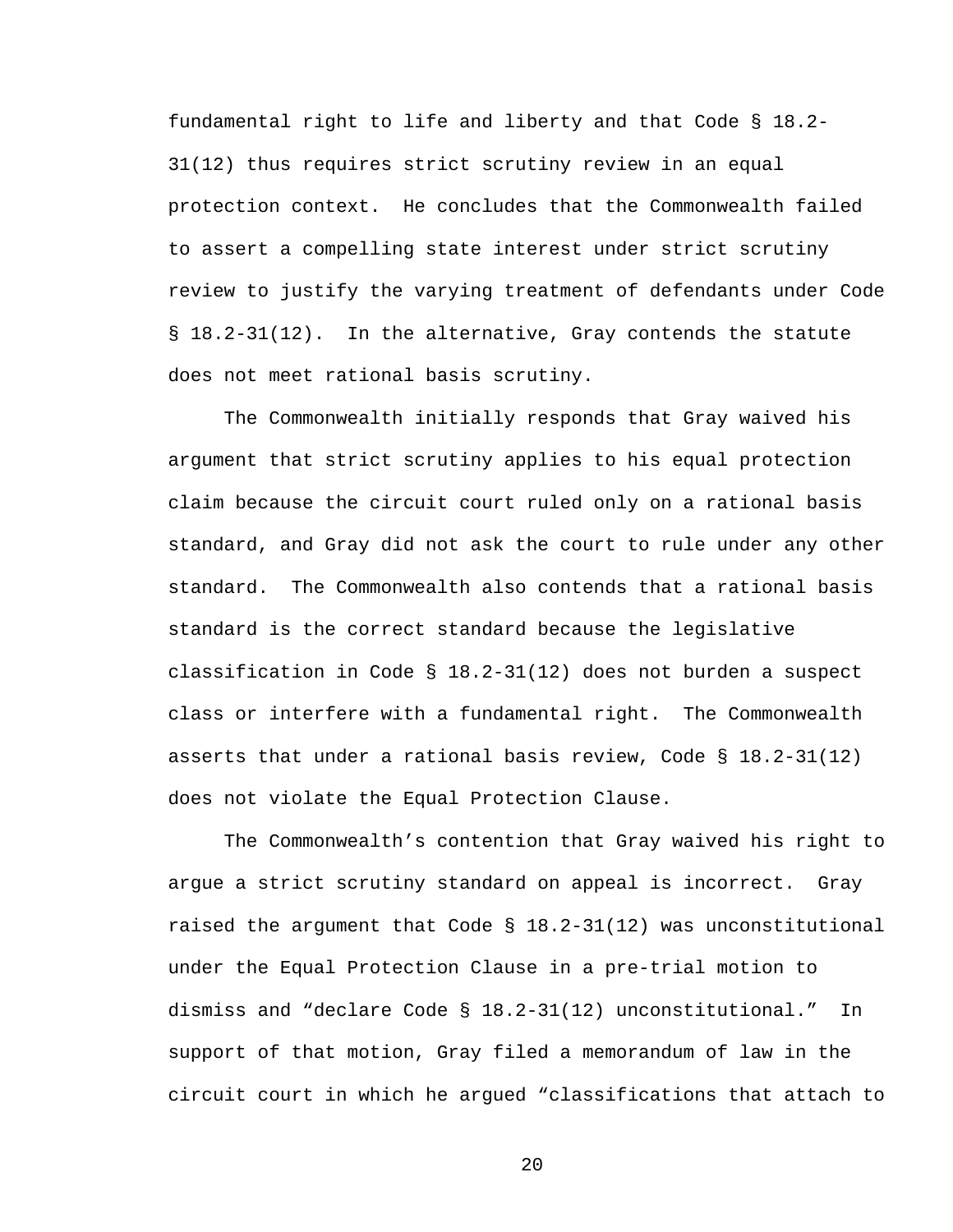the implementation of the death penalty should also be subject to strict scrutiny" and that "the Commonwealth must have a compelling interest to justify its age-based classification."

 The circuit court conducted a pre-trial hearing on the motion to dismiss, but Gray did not argue at the hearing that a strict scrutiny standard applied. The circuit court ruled at the hearing that Code § 18.2-31(12) "is not unconstitutional and there was a rational basis for delineating that distinction," thus implicitly rejecting Gray's strict scrutiny argument.  $8$ However, Gray's memorandum requesting strict scrutiny analysis was before the circuit court and was sufficient to preserve the argument for appeal. Code  $\S$  8.01-384(A); see also Luckett v. Jennings, 246 Va. 303, 306, 435 S.E.2d 400, 401 (1993). Thus Gray's strict scrutiny claim was not waived.

 Because we conclude that Gray did not waive his strict scrutiny argument, we must therefore determine the appropriate standard, whether strict scrutiny or rational basis, to apply in our review of Code § 18.2-31(12) under an equal protection claim. A statute challenged on equal protection grounds is evaluated under "strict scrutiny" if it interferes with a "fundamental right" or discriminates against a "suspect class." Kadrmas v. Dickinson Public Schools, 487 U.S. 450, 457-58

 $\overline{a}$  $8$  The circuit court entered an order denying the motion to dismiss on May 19, 2006, which contained no further explanation of the court's ruling.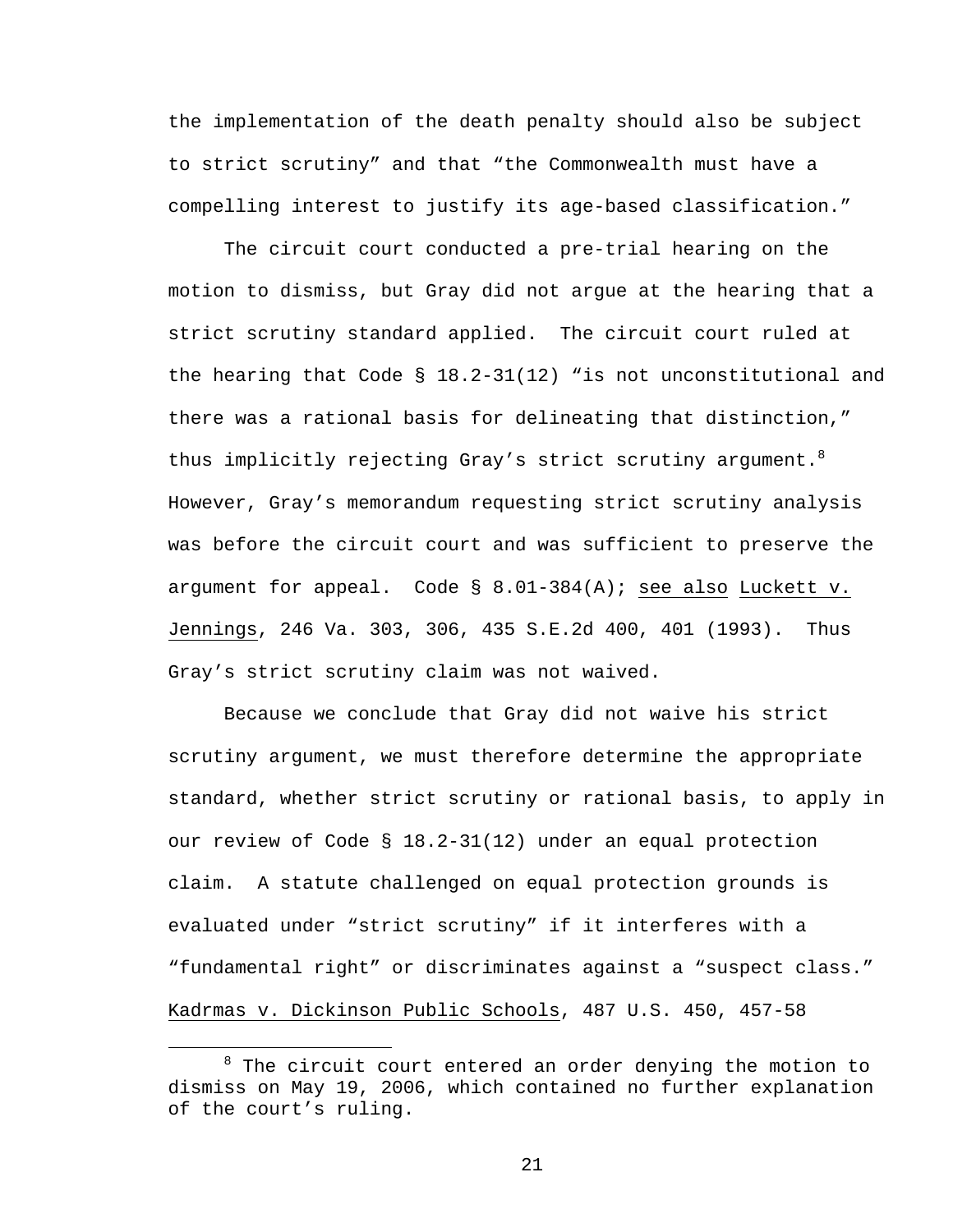(1988); see also Hess v. Snyder Hunt Corp., 240 Va. 49, 55, 392 S.E.2d 817, 821 (1990). Otherwise, a statute will ordinarily survive an equal protection challenge if "the challenged classification is rationally related to a legitimate governmental purpose." Kadrmas, 487 U.S. at 458 ("rational basis" test); see also Hess, 240 Va. at 55, 392 S.E.2d at 821.

 Code § 18.2-31(12) makes a distinction between murderers twenty-one years old and older and those under the age of twenty-one for application of the death penalty.<sup>9</sup> However, this disparity among age groups alone does not trigger a more stringent level of constitutional scrutiny, because age is not a suspect classification under the Equal Protection Clause. Kimel v. Florida Bd. of Regents, 528 U.S. 62, 83-84 (2000); see also Gregory v. Ashcroft, 501 U.S. 452, 470-71 (1991); Massachusetts Bd. of Retirement v. Murgia, 427 U.S. 307, 313-14 (1976). Indeed, Gray concedes on appeal that he is not a member of a suspect class for purposes of strict scrutiny analysis under Code § 18.2-31(12).

We next consider whether Code  $\S$  18.2-31(12) burdens a fundamental right, requiring strict scrutiny review, which Gray

 $\frac{1}{\sqrt{9}}$  $9$  The minimum age for death penalty eligibility is eighteen years old. See Roper v. Simmons, 543 U.S. 551, 568, 572-75 (2005); Code § 18.2-10(a). This constitutionally-mandated minimum age requirement creates a distinction in Code § 18.2- 31(12) between offenders age eighteen, nineteen and twenty years old, and those who are twenty-one and older.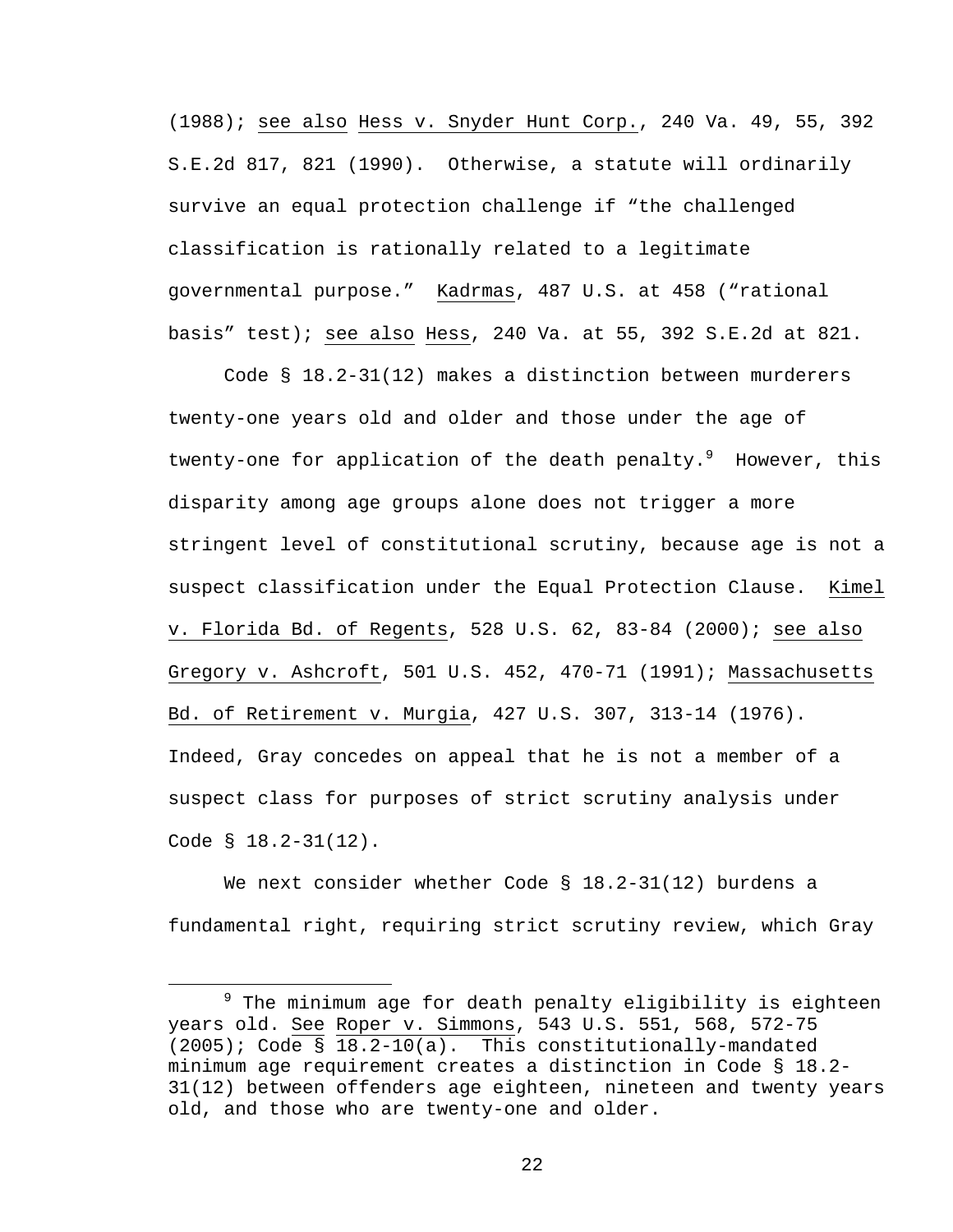posits as a "fundamental right to life and liberty." Gray does not cite, nor do we find, any criminal case with an equal protection analysis based on a "fundamental right to life and liberty." Gray also was unable to cite, nor do we find, any capital murder case from any court that applied strict scrutiny review to an equal protection claim made by a convicted capital murder defendant facing a death sentence.

 This Court has uniformly upheld as constitutional the classification of offenses in Code § 18.2-31 under a rational basis standard. See Pope v. Commonwealth, 234 Va. 114, 121-22, 360 S.E.2d 352, 357 (1987), cert. denied, 485 U.S. 1015 (1988); Stockton v. Commonwealth, 227 Va. 124, 135, 314 S.E.2d 371, 378 (1984), cert. denied, 469 U.S. 873; Whitley v. Commonwealth, 223 Va. 66, 77-78, 286 S.E.2d 162, 169 (1982), cert. denied, 459 U.S. 882 (1983). Other courts have likewise applied a rational basis standard of review for equal protection claims raised by capital murder defendants. For example, the United States Court of Appeals for the Fifth Circuit, citing Gregg v. Georgia, 428 U.S. 153 (1976), has held that the "equal protection clause[] do[es] not require a higher level of scrutiny for legislative classifications that may result in the death penalty." Gray v. Lucas, 677 F.2d 1086, 1104 (5th Cir. 1982). See, e.g., Styron v. Johnson, 262 F.3d 438, 453 (5th Cir. 2001) (denying habeas relief to a defendant convicted of capital murder and examining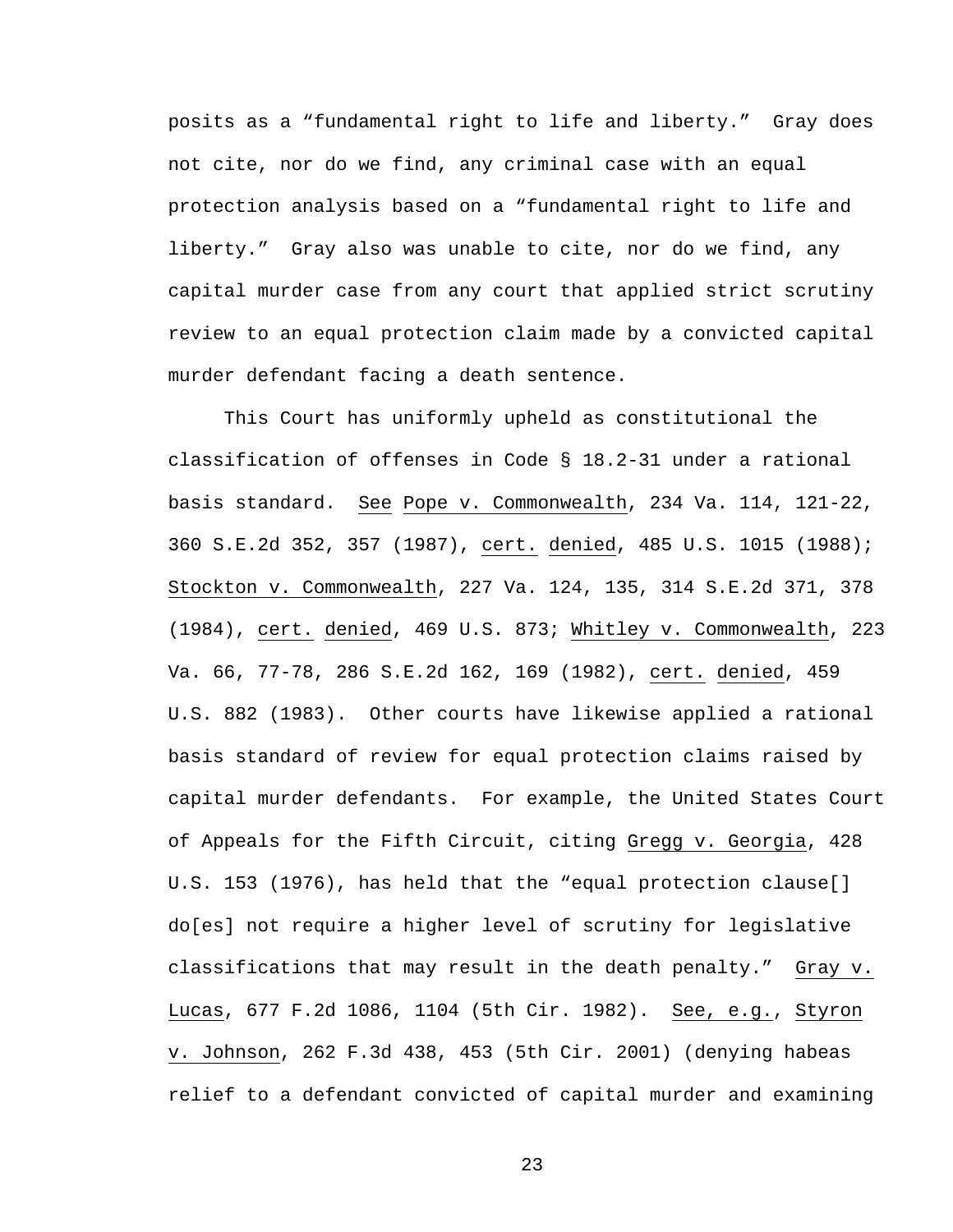equal protection argument under rational basis review); State v. Higgins, 826 A.2d 1126, 1147 (Conn. 2003) (applying rational basis standard of review for equal protection argument by capital murder defendant); Henderson v. State, 962 S.W.2d 544, 561 (Tex. Crim. App. 1997) (applying rational basis standard to equal protection argument in capital murder case). We find no precedential basis to apply a strict scrutiny standard as Gray contends and therefore apply a rational basis standard of review to Gray's challenge that Code § 18.2-31(12) is unconstitutional under equal protection grounds.<sup>10</sup>

 A classification reviewed under a rational basis standard "is accorded a strong presumption of validity." Heller v. Doe, 509 U.S. 312, 318-21 (1993); see FCC v. Beach Communications, Inc., 508 U.S. 307, 313-15 (1993); Kadrmas, 487 U.S. at 462; Hodel v. Indiana, 452 U.S. 314, 331-32 (1981); Murgia, 427 U.S. at 314. Such a classification comports with the Equal Protection Clause if a rational relationship exists between the disparity of treatment and some legitimate governmental purpose. See, e.g., Nordlinger v. Hahn, 505 U.S. 1, 11 (1992). Further,

 $10$  Gray cites to Skinner v. Oklahoma, 316 U.S. 535 (1942), as a basis for strict scrutiny analysis of an equal protection claim in a criminal case. However, Skinner dealt with an individual's right to procreation, a recognized fundamental right in equal protection consideration. Id. at 541. Skinner does not stand for the principle advanced by Gray, that there is a fundamental right to life and liberty in all criminal cases to which a strict scrutiny equal protection analysis applies.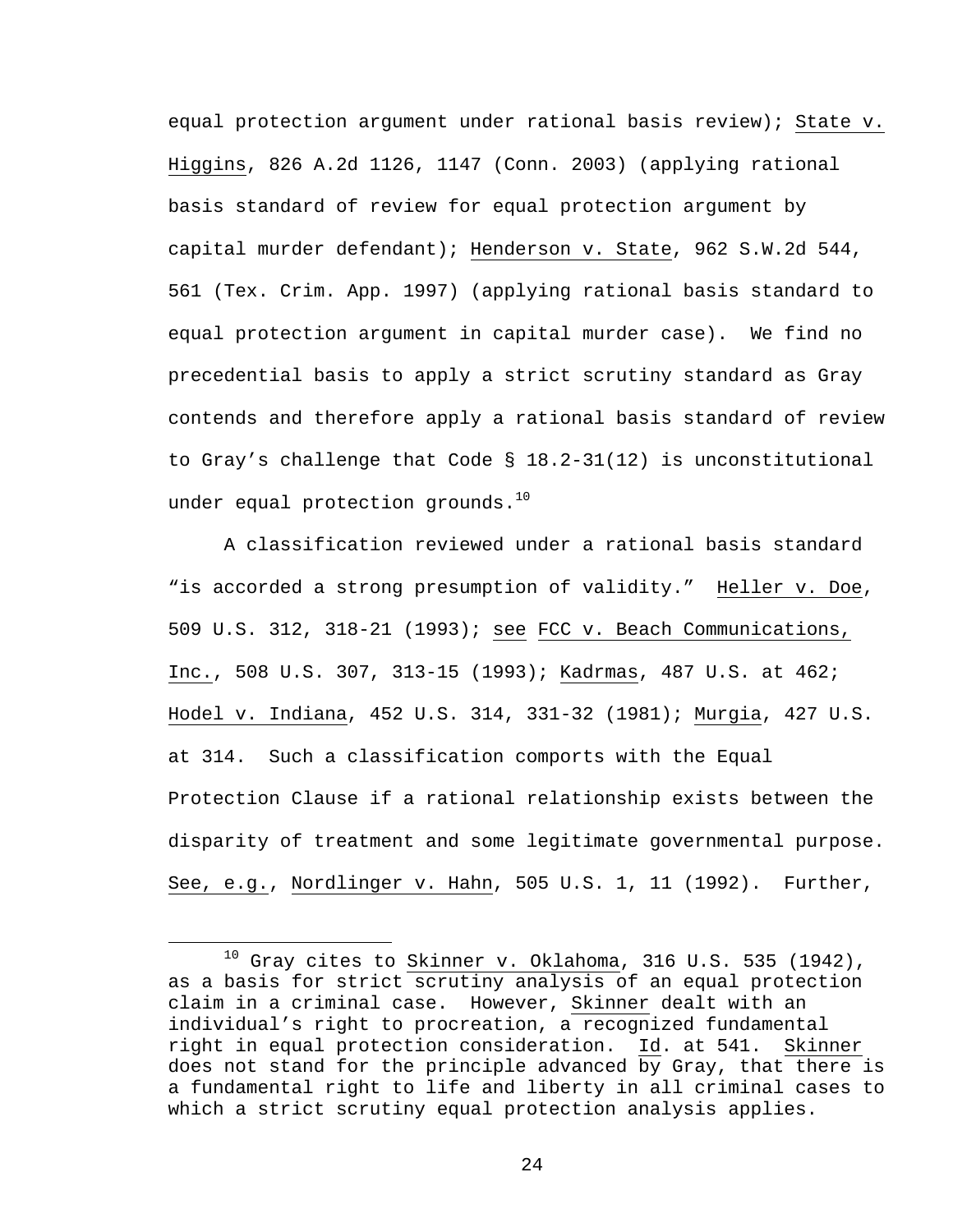the legislature establishing such a distinction is not required to "actually articulate at any time the purpose or rationale supporting its classification." Nordlinger, 505 U.S. at 15; see also, e.g., United States Railroad Retirement Bd. v. Fritz, 449 U.S. 166, 179 (1980); Allied Stores of Ohio, Inc. v. Bowers, 358 U.S. 522, 528 (1959). Indeed, the classification "must be upheld against equal protection challenge if there is any reasonably conceivable state of facts that could provide a rational basis for the classification." Beach Communications, 508 U.S. at 313. See also, e.g., Nordlinger, 505 U.S. at 11; Sullivan v. Stroop, 496 U.S. 478, 485 (1990). As the United States Supreme Court stated in Gregg,

[I]n assessing a punishment selected by a democratically elected legislature against the constitutional measure, we presume its validity. . . .

The deference we owe to the decisions of the state legislatures under our federal system is enhanced where the specification of punishments is concerned, for "these are peculiarly questions of legislative policy."

428 U.S. at 175-76 (internal citations omitted) (quoting Gore v. United States, 357 U.S. 386, 393 (1958)).

 Particularly because the rational basis standard applies to our examination of Code § 18.2-31(12), Payne v. Commonwealth, 233 Va. 460, 474, 357 S.E.2d 500, 509 (1987), we will accord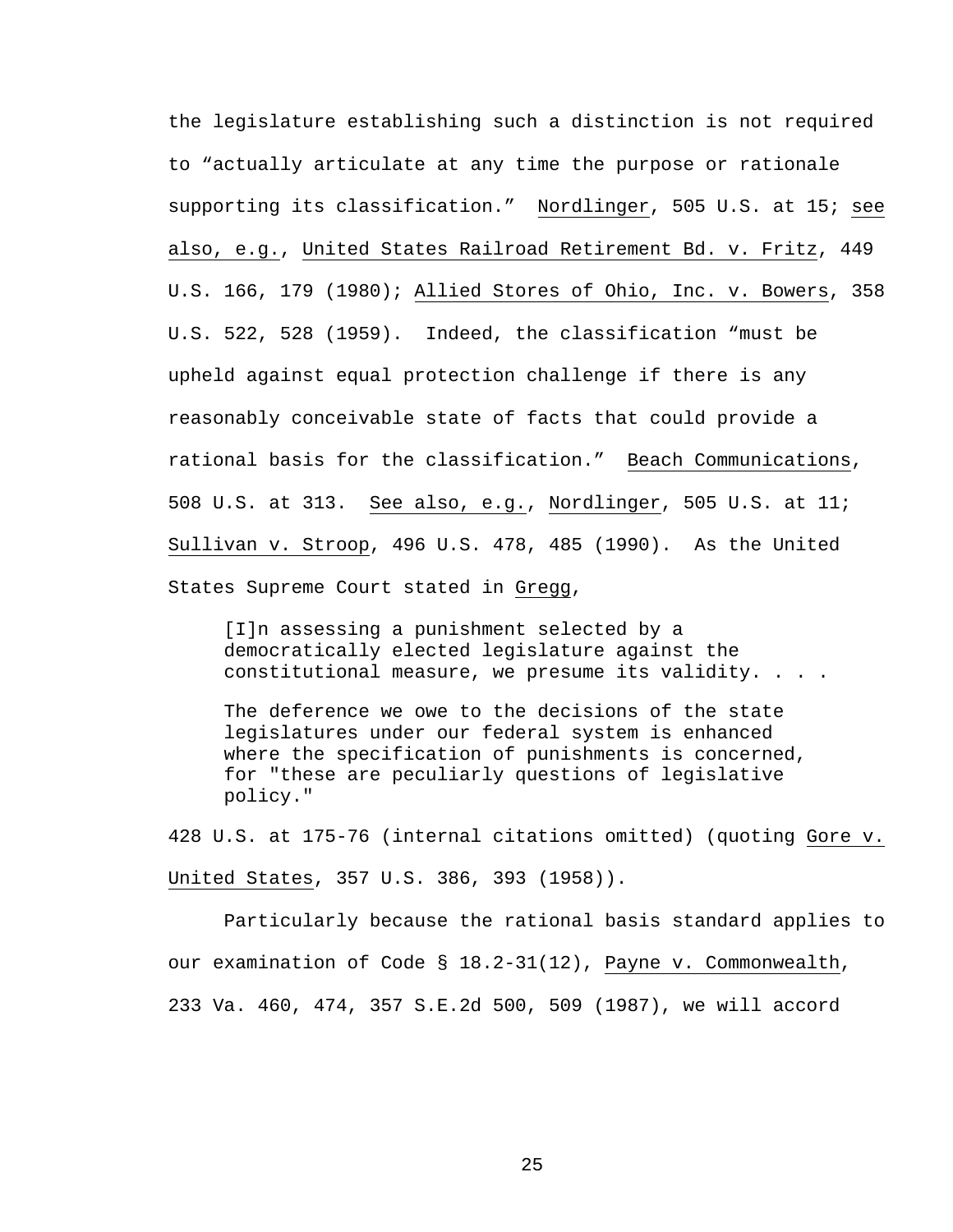that legislative act a presumption of constitutionality. $11$  Under well-established rational basis analysis, the Commonwealth has no obligation to produce evidence to sustain the rationality of Code § 18.2-31(12) because "[a] legislative choice is not subject to courtroom factfinding and may be based on rational speculation unsupported by evidence or empirical data." Finn v. Virginia Retirement Sys., 259 Va. 144, 155, 524 S.E.2d 125, 131 (2000) (quoting Heller, 509 U.S. at 320, and Beach Communications, 508 U.S. at 315). "The burden is on the one attacking the legislative arrangement to negative every conceivable basis which might support it." Lehnhausen v. Lake Shore Auto Parts Co., 410 U.S. 356, 364 (1973) (internal quotation marks omitted).

 Applying the rational basis standard of review, we consider first whether a rational basis exists for the General Assembly's inclusion of subsection (12) within the statutory framework of capital offenses in Virginia under Code § 18.2-31. While the legislature may make certain distinctions among which acts deserve harsher penalties, a criminal statute which affords a sentencing judge or jury an unbridled choice between the death penalty and a lesser sentence violates the Eighth and Fourteenth Amendments. Furman v. Georgia, 408 U.S. 238 (1972); see also

 $11$  Under a strict scrutiny standard, the legislative act is accorded "no presumption of constitutionality." Qutb v. Strauss, 11 F.3d 488, 492 (5th Cir. 1993).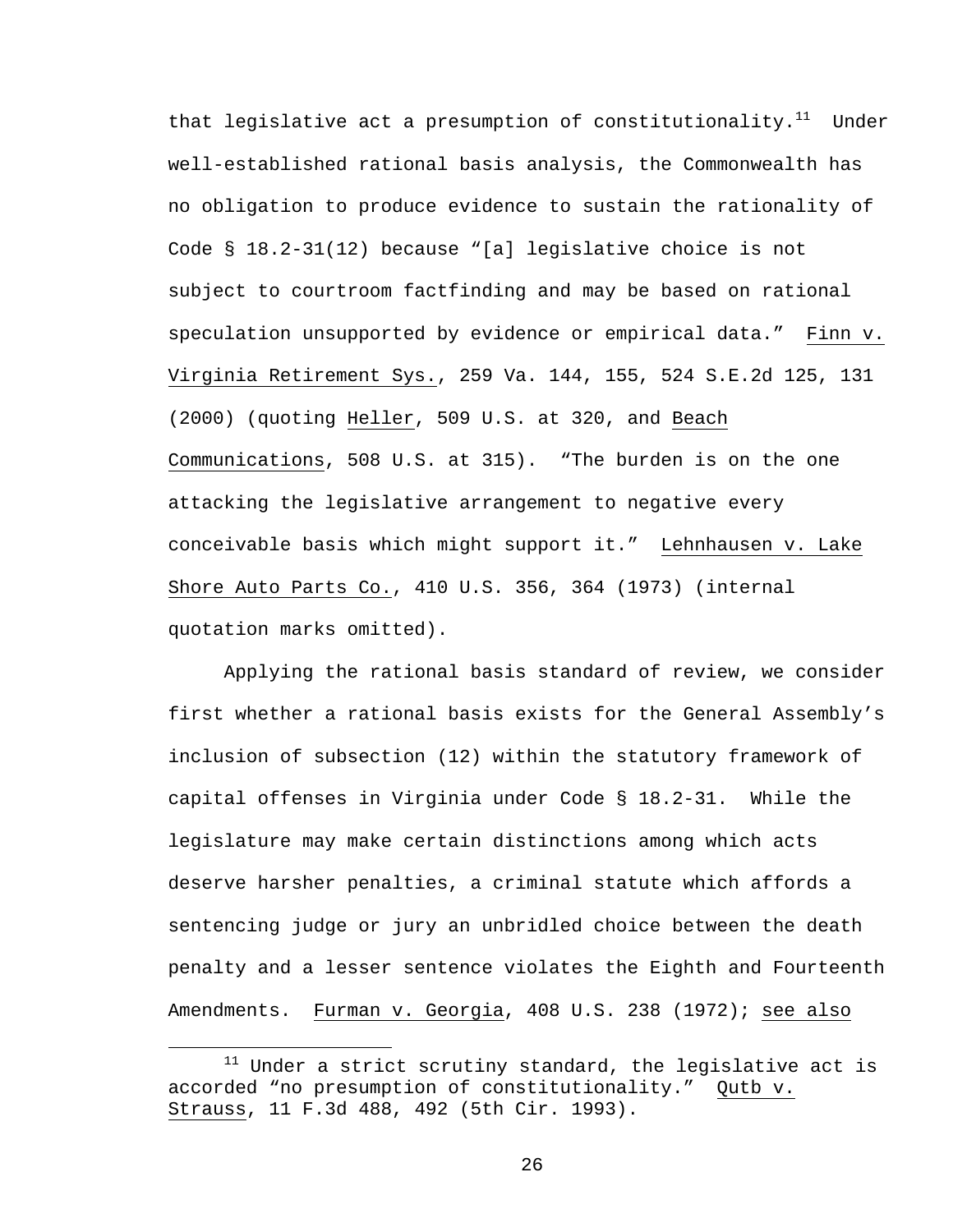Whitley v. Commonwealth, 223 Va. 66, 77, 286 S.E.2d 162, 168 (1982). Subsection (12) is the only subsection in Code § 18.2- 31 to create an age distinction as a predicate element for either the offender or the victim. However, the other subsections, although not making age distinctions, create other specific predicate requirements differentiating capital murder from all other murders when the predicate is satisfied.

 These predicates include, for example, premeditated killing of a person by another for hire in subsection (2), killing during the commission of robbery or attempted robbery in subsection (4), killing during the commission of rape or attempted rape in subsection (5), killing a law enforcement officer but only when the killing "is for the purpose of interfering with the performance of his official duties" in subsection (6), or killing during the commission or attempted commission of an act of terrorism in subsection (13). Each subsection involves legislative decisions about which predicate acts or status separate any act of murder from those of capital murder. Teleguz v. Commonwealth, 273 Va. 458, 643 S.E.2d 708 (2007) (subsection (2)); Jackson v. Commonwealth, 266 Va. 423, 587 S.E.2d 532 (2003) (subsection (4)); Patterson v. Commonwealth, 262 Va. 301, 551 S.E.2d 332 (2001) (subsection (5)); Bell v. Commonwealth, 264 Va. 172, 563 S.E.2d 695 (2002)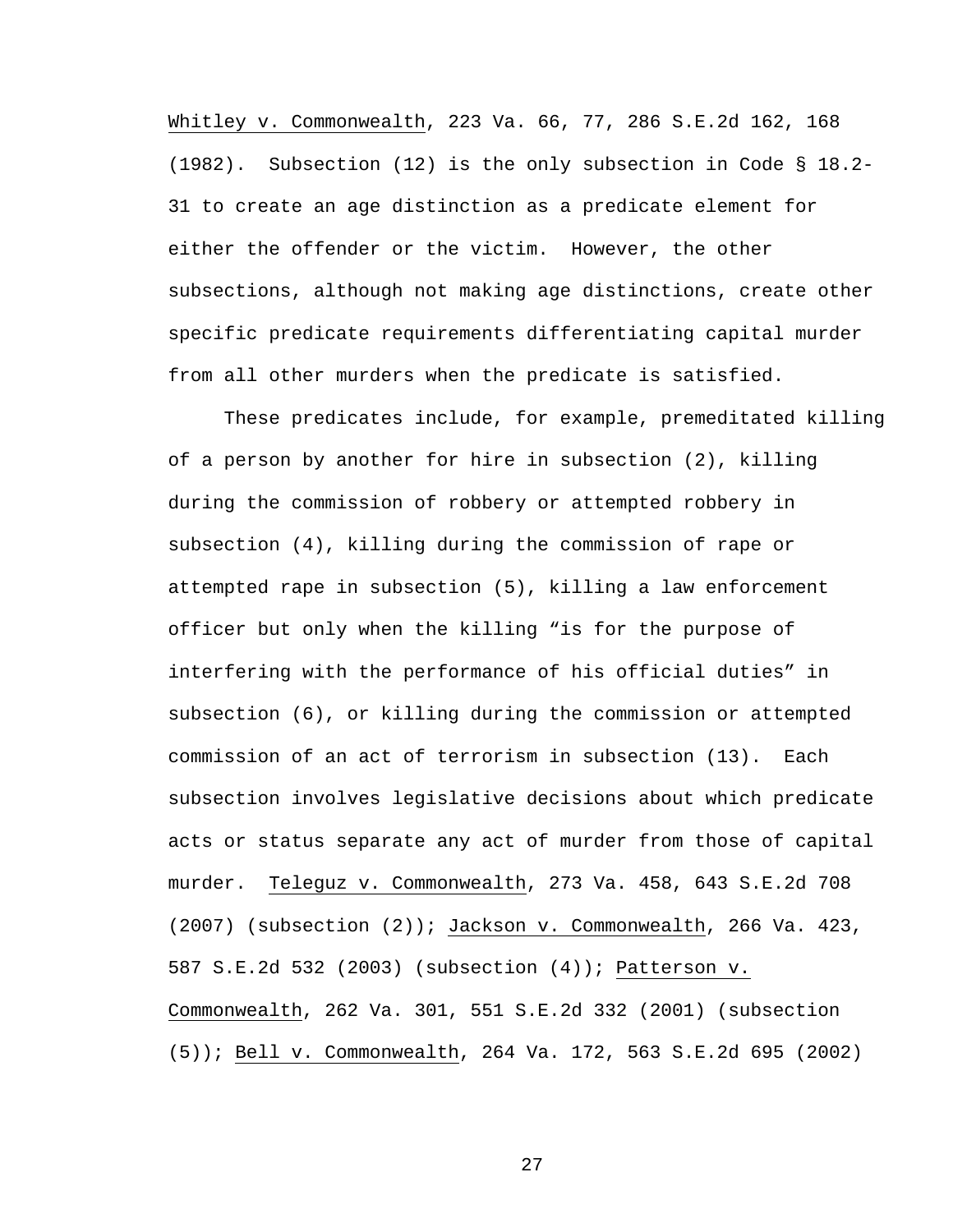(subsection (6)); Muhammad v. Commonwealth, 269 Va. 451, 619 S.E.2d 16 (2005) (subsection (13)).

 Inclusion of subsection (12) as a capital murder offense is similar to the other subsections of Code § 18.2-31 in that a specific and narrow category of murder, the murder of a child under fourteen by an adult over age twenty, is made a capital offense. In that regard, the age predicates in subsection (12) are similar to the predicates in the other subsections of Code § 18.2-31. This conclusion comports with our holding in Whitley, when we stated that "[w]e believe the grades of the offense and their respective penalties are rationally related, and, considering the sentencing standards and procedures the capital murder statutes mandate, we hold that sentencing discretion is 'suitably directed and limited so as to minimize the risk of wholly arbitrary and capricious action.' " 223 Va. at 78, 286 S.E.2d at 169 (quoting Gregg, 428 U.S. at 189). Thus, subsection (12) meets a rational basis for inclusion in Virginia's capital murder statute as it provides for only very specific and limited types of murder to qualify as capital murder.

 We now consider whether a rational basis exists for the age distinctions made within subsection (12). In doing so, we note Gray does not challenge the provision of subsection (12) establishing the victim's age (under fourteen years old) as a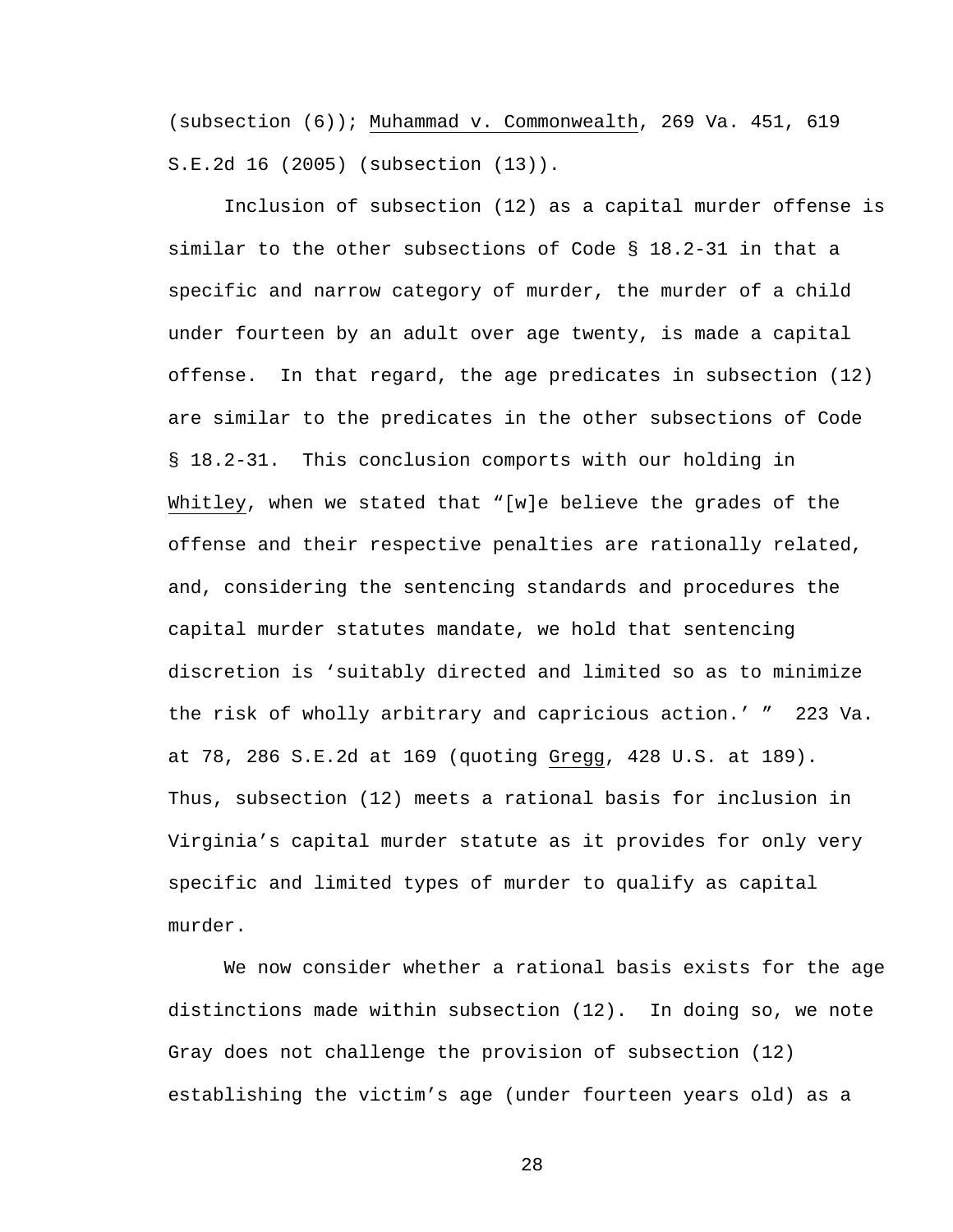predicate factor. The Commonwealth clearly has a rational basis to protect its children from murder and to assign the death penalty as a deterrent and appropriate punishment. While no Virginia case has addressed the factor of the victim's age in a capital murder context under an equal protection analysis, other courts have done so and uniformly found a rational basis exists for that legislative choice. "[T]he Legislature is justified in drawing a line between younger and older children." Henderson, 962 S.W.2d at 562; see also Cox v. Norris, 133 F.3d 565, 571 (8th Cir. 1997) (confirming that a statute making it a capital crime to "knowingly causing the death of a person under the age of fourteen" sufficiently narrowed the class of those eligible for the death penalty and satisfied constitutional scrutiny); State v. Smith, 974 P.2d 431, 441 (Ariz. 1999) (holding "the age of a victim is an appropriate aggravating factor because a rational basis exists for it").

 Gray does challenge the distinction made by the predicate factor of the defendant's age under Code § 18.2-31(12) which separates child murderers who are eighteen, nineteen and twenty years old from those who are twenty-one and older for application of the death penalty. We analyze Gray's argument under the rational basis principle that "if any state of facts reasonably can be conceived that would sustain the necessity for the legislation and the reasonableness of its classifications,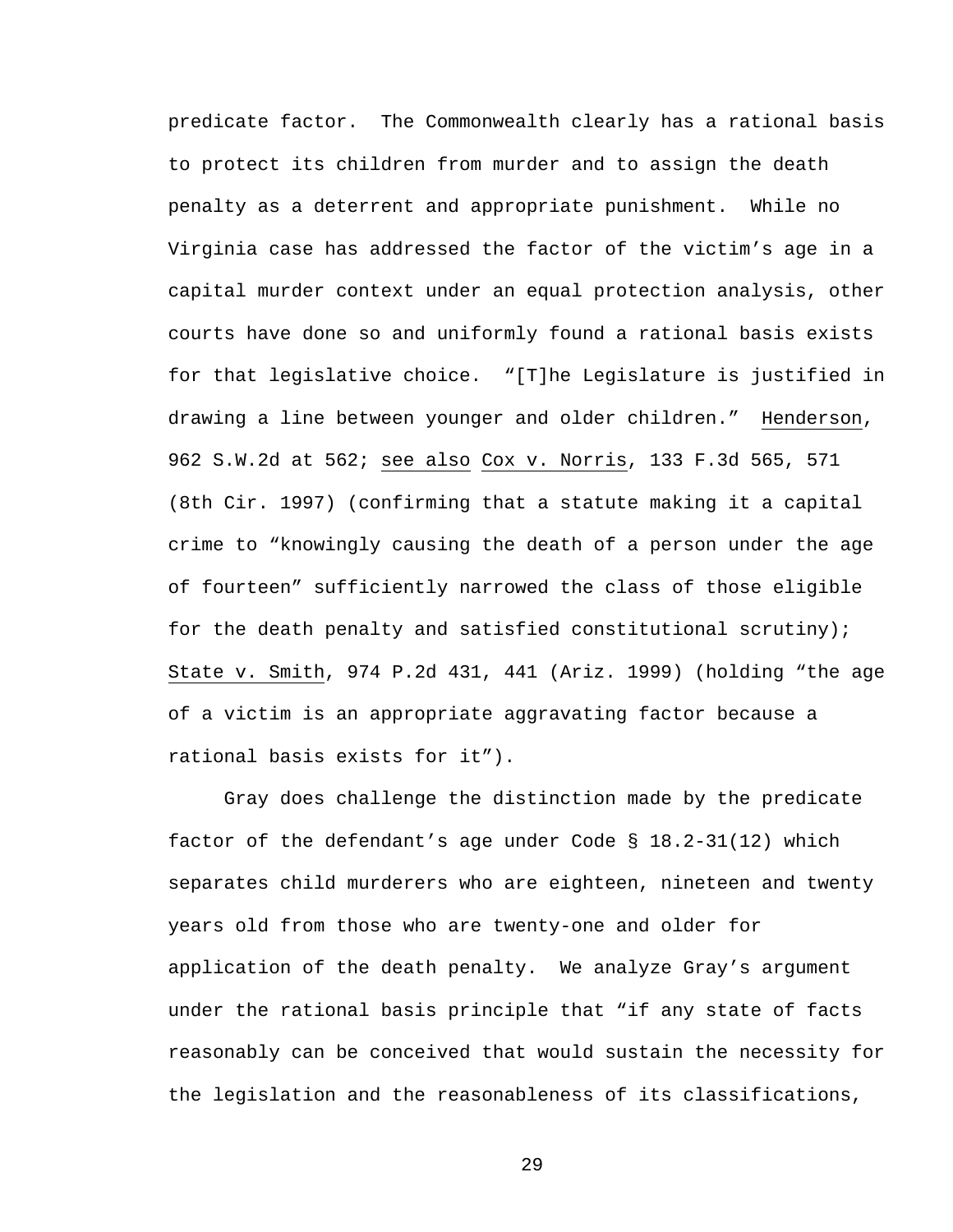that state of facts at the time of the legislative enactment must be assumed." Willis v. Mullett, 263 Va. 653, 659-60, 561 S.E.2d 705, 709-710 (2002).

 In its pre-trial response to Gray's motion to declare Code § 18.2-31(12) unconstitutional on equal protection grounds, the Commonwealth posited two bases for the legislature's rational formulation of Code § 18.2-31(12) to encompass only the older offenders. First, by covering only those offenders age twentyone or older, the application of the death penalty would be limited to those defendants who "by their very age [are] held to be more responsible for their actions." Second, the Commonwealth also advanced as a rational basis that "the legislature has legitimately limited the death penalty to those defendants who have a decreased peer relationship with the child victim and thus an increased predatory relationship."

While there may be other grounds upon which Code § 18.2-31(12) could be found to foster a legitimate governmental purpose and would meet a rational basis standard, Gray has failed to show that the foregoing grounds advanced by the Commonwealth do not meet the rational basis requirement. Although it could be argued as a matter of public policy that the age distinction between older and younger child murderers should be different or eliminated, that is a choice in our constitutional system for the legislative branch of government.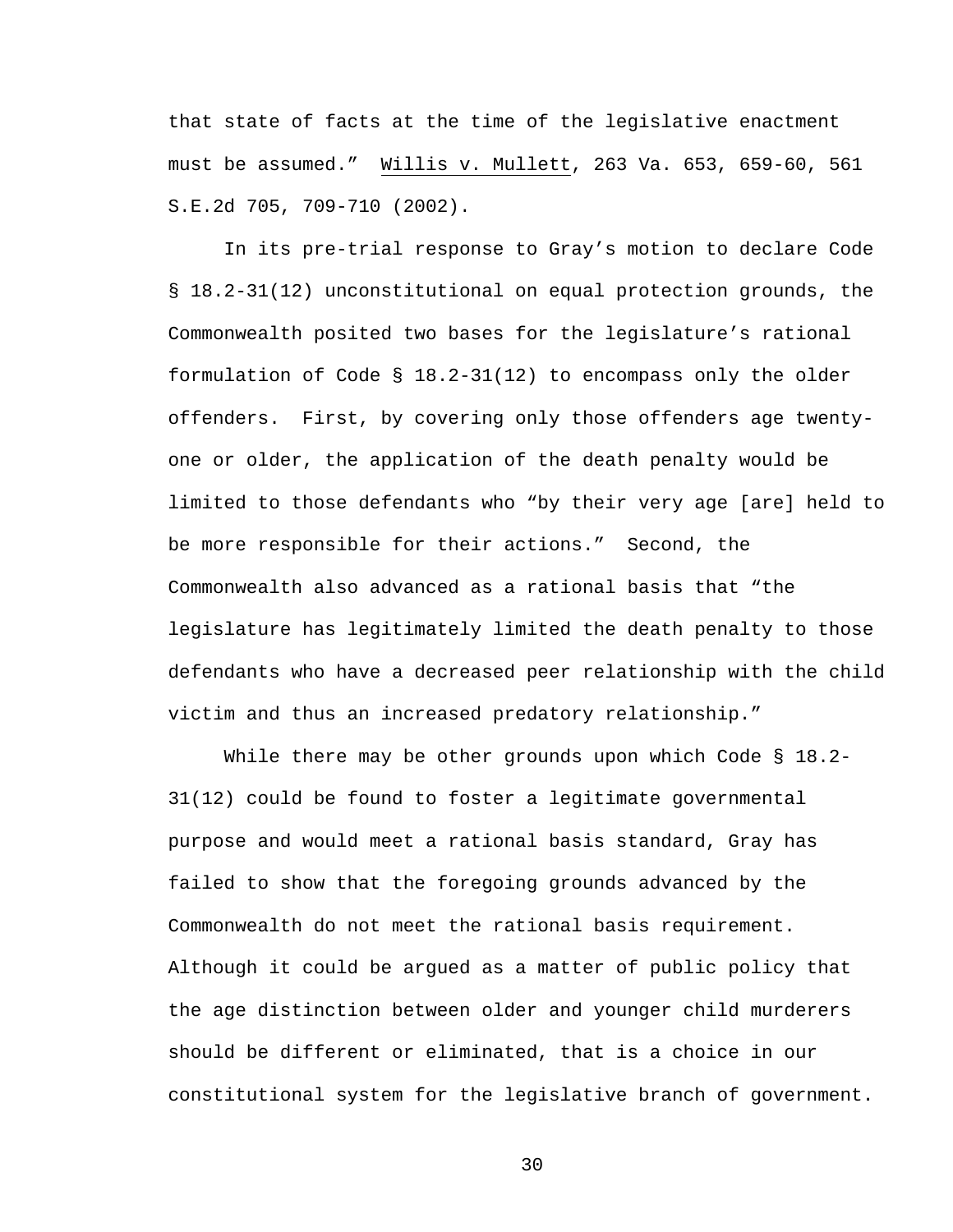Carter v. Carter, 232 Va. 166, 171-72, 349 S.E.2d 95, 98 (1986) ("[T]he drawing of lines that create distinctions is peculiarly a legislative task and an unavoidable one. Perfection in making the necessary classifications is neither possible nor necessary. The burden rests on the party challenging the statute's validity to show the legislature acted irrationally, and the Court may not substitute its own judgment for a legislative determination that has some rational basis." (internal quotation marks and citation omitted)). Upon judicial review, our role is only to ascertain that a rational basis exists for the challenged distinction, not whether it is the best or only choice. Cox Cable Hampton Roads v. City of Norfolk, 247 Va. 64, 67, 439 S.E.2d 366, 367-68 (1994) (reviewing an equal protection challenge under rational basis review); see City of Portsmouth v. Citizens Trust Co., 216 Va. 695, 698, 222 S.E.2d 532, 534 (1976) ("It is not necessary that legislative classifications be perfect, and a statutory discrimination will not be set aside if any state of facts reasonably may be conceived to justify it.").

 Other criminal statutes in Virginia distinguish between criminal defendants based either on age alone or the age differential between the victim and the defendant. For example, Code § 18.2-63 distinguishes between a sixteen year old defendant who has carnal knowledge of a thirteen year old victim (a Class 6 felony) and a sixteen year old defendant who has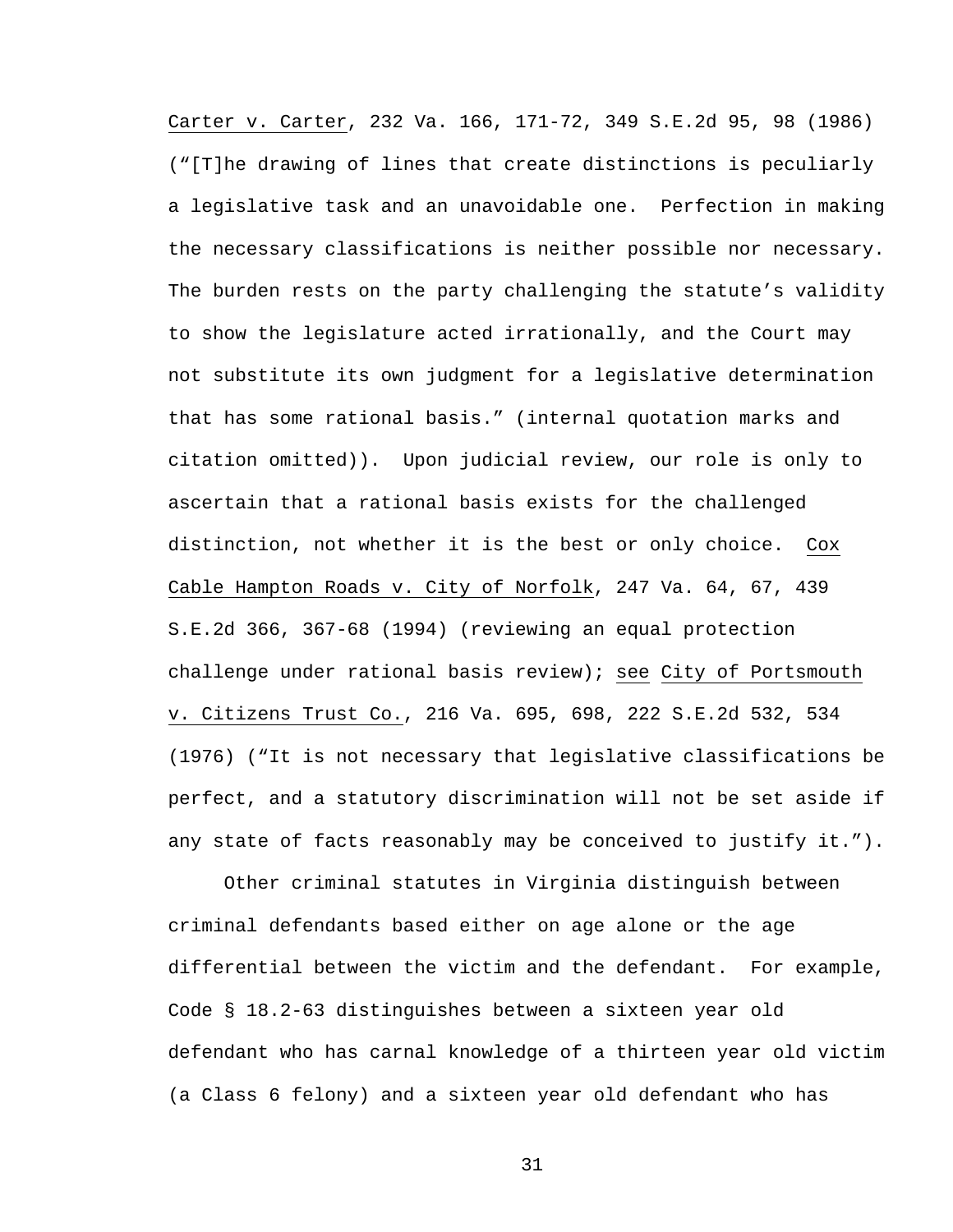carnal knowledge of a fourteen year old victim (a Class 4 misdemeanor), all depending on whether a gap of three years or more exists between the age of the victim and the defendant. Similarly, the enhanced penalty under Code § 18.2-255 for a defendant convicted of drug distribution to a child applies if a twenty-one year old distributes to a sixteen year old, but does not apply if an eighteen year old distributes the same drugs to the same sixteen year old. Although both defendants in the foregoing example are adults, there is a rational basis for the legislative distinction of penalties for the same criminal act both because the older defendant could be deemed more responsible for his actions by virtue of his age and because of the decreased peer relationship with the child victim: the same grounds tendered by the Commonwealth in the case at bar.

 Other Virginia statutes provide rationally based distinctions between similarly situated adults. A twenty-one year old commits no crime by purchasing an alcoholic beverage, but a twenty year old commits a class one misdemeanor if that individual makes such a purchase. Code § 4.1-305. A person twenty-one years or older does not commit a crime solely on the basis of operating a motor vehicle or personal watercraft after consuming alcohol. Code § 18.2-266.1 and Code § 29.1-738.02. However, a twenty year old person who does so is guilty of a crime. Id.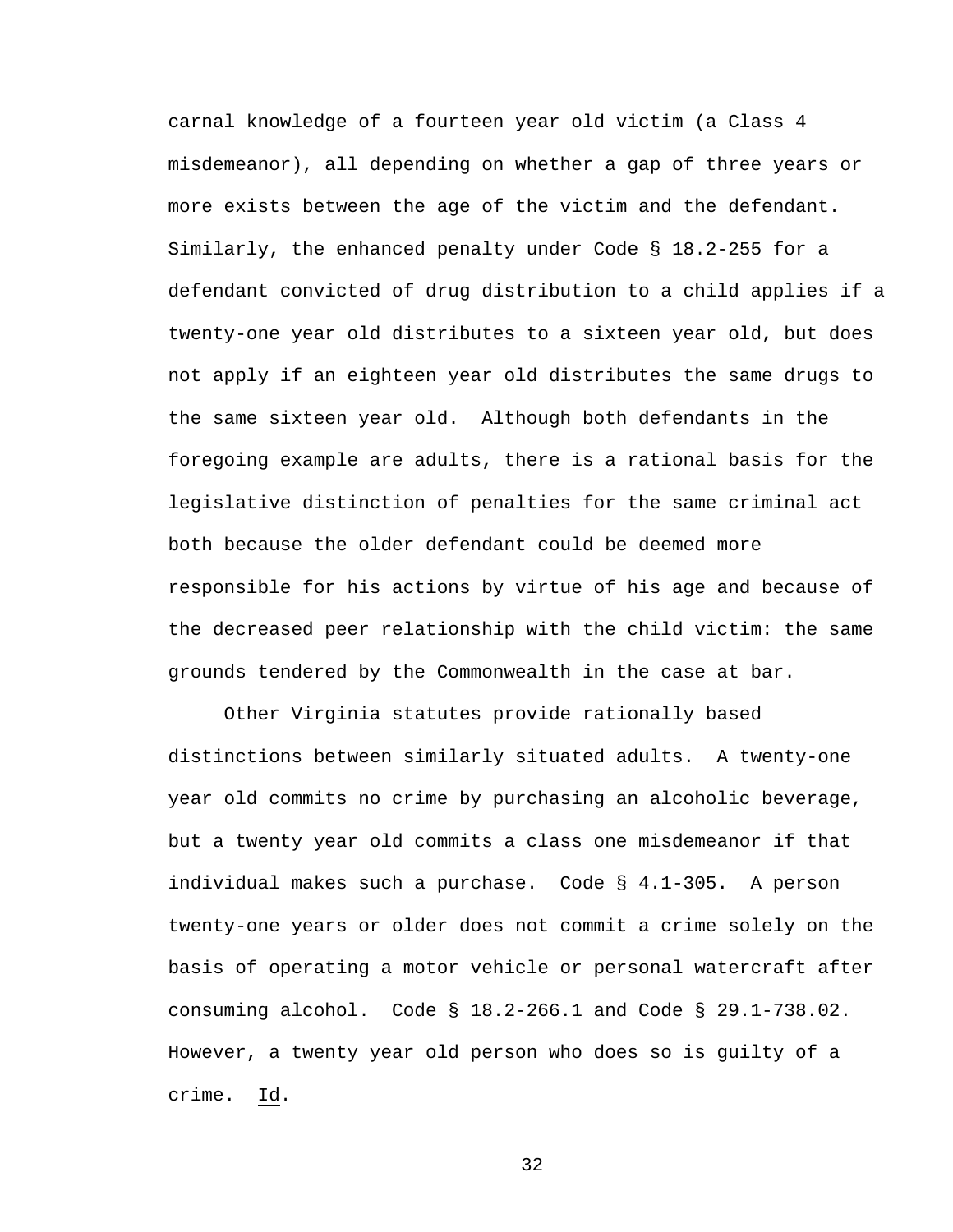As the foregoing examples reflect, the General Assembly has distinguished between criminal defendants based on both the age of the defendant and the span in age between a victim and the defendant. Such choices are peculiarly within the province of the legislature. We cannot say any of these distinctions lack a rational basis as the General Assembly could reasonably determine that older defendants should be more harshly punished because their age reflects a greater degree of maturity and responsibility for their actions and as a deterrent to crime based on a defendant's decreased peer relationship to a victim. These distinctions are no less valid as to Code § 18.2-31(12).

 Courts in other states, all applying a rational basis standard of review, have examined statutes making age distinctions among adult criminal defendants committing the same act and determined that no equal protection violation exists.<sup>12</sup>

 $12$  See State v. Walborn, 729 So. 2d 504 (Fla. Ct. App. 1999) (upholding under rational basis scrutiny a statute making it a crime for a person 24 years or older to engage in sexual activity with a person 16 or 17 years of age); State v. Munz, 355 N.W.2d 576, 585 (Iowa 1984) (upholding under rational basis scrutiny a sexual abuse statute which prohibited a person six or more years older than the victim from having sexual contact with a victim who is 14 or 15 years of age); State v. Elam, 273 S.E.2d 661, 665 (N.C. 1981) (refusing to apply strict scrutiny and upholding under rational basis grounds the constitutionality of an indecent liberties statute against an equal protection challenge when the statute required the defendant be over 16 years of age and also a five year difference between the age of the defendant and the age of the victim, who must be less than 16); People v. Prainito, 410 N.Y.S.2d 772, 773-74 (N.Y. Sup. Ct. 1978) (upholding on rational basis grounds a third degree rape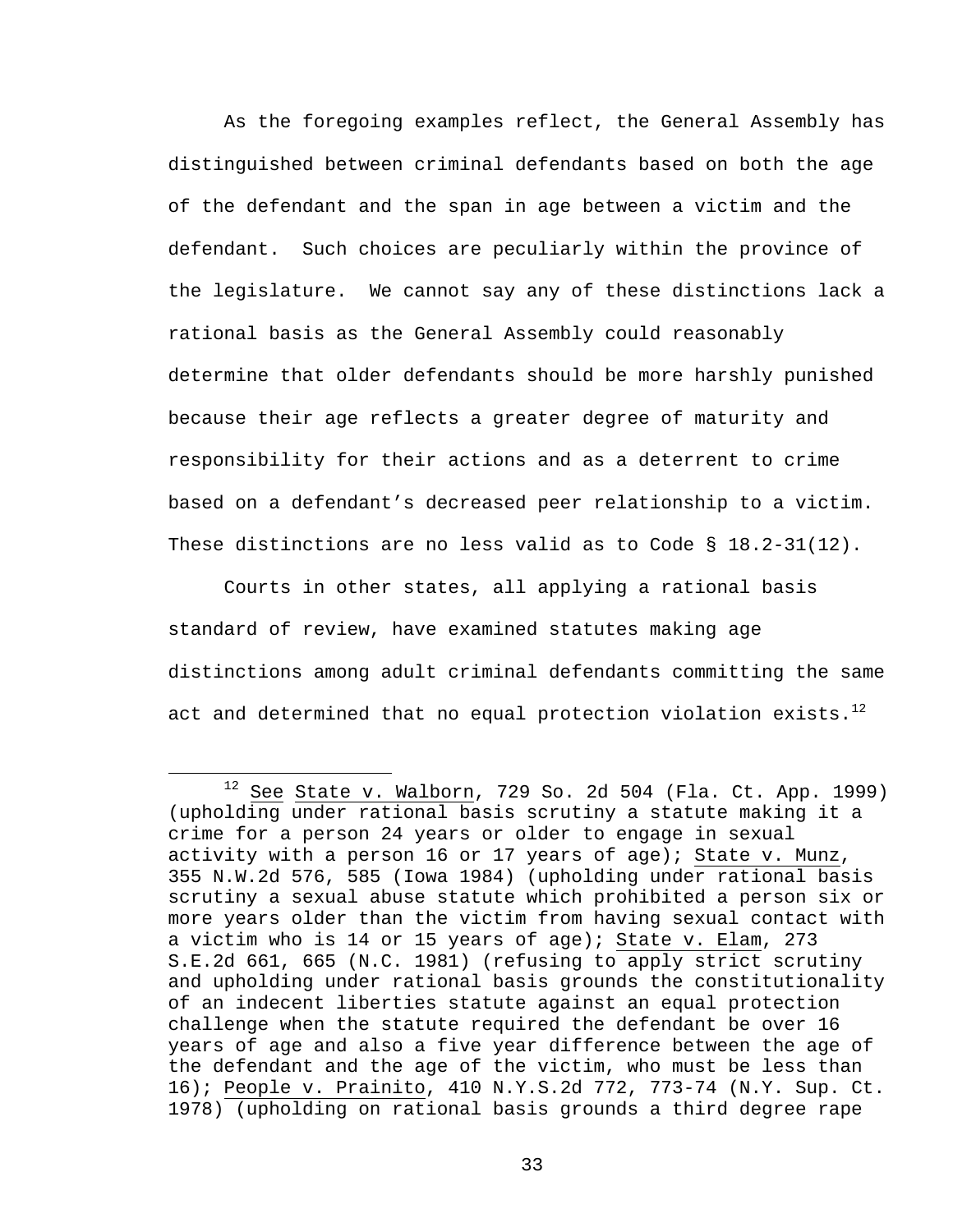The Supreme Court of Iowa in State v. Drake, 219 N.W.2d 492 (1974) analyzed an equal protection claim analogous to Gray's concerning an Iowa statute which fixed the crime of statutory rape to encompass those acts with a victim age sixteen or seventeen years old, but only if the defendant was twenty-five years old or older. The defendant in Drake contended that the "unequal treatment of males (those over 25 contrasted with those 25 or under) bears no reasonable relationship to the purpose sought to be accomplished," 219 N.W.2d at 495, and thus violated the Equal Protection clause. The Supreme Court of Iowa concluded as follows:

We hold the legislature could reasonably decide that men beyond a certain age should have sufficient maturity and judgment to be held responsible for conduct which might be excusable in a younger person. Not all will agree this age should be fixed at 25. Sound reasons might be advanced for either side of this argument. However, determining the line which separates what is criminal from what is not lies peculiarly within the sphere of legislative discretion, and we have no right to substitute our judgment for that of the legislature unless we find the classification to be arbitrary, capricious, and without reasonable relationship to the purposes of the statute.

Drake, 219 N.W.2d at 496.

 $\overline{a}$ 

 The rationale of the Supreme Court of Iowa is applicable in our analysis of Code § 18.2-31(12). In the context of murder of

statute prohibiting a male 21 years of age or older from engaging in sexual intercourse with a female less than 17 years of age).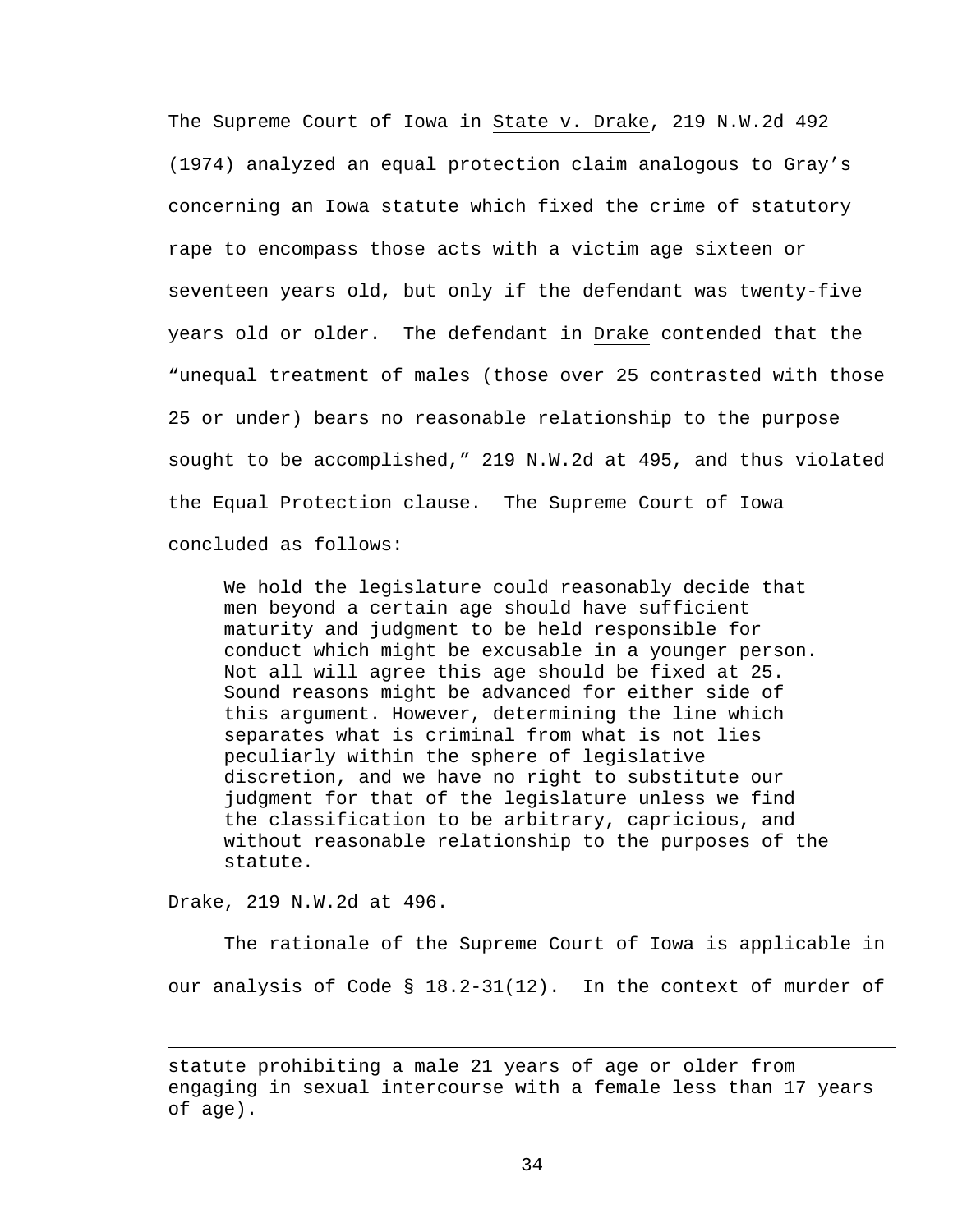a child, the General Assembly could rationally determine that persons "beyond a certain age should have sufficient maturity and judgment to be held responsible for conduct which might be excusable in a younger person." Drake, 219 N.W.2d at 496. Determining that age and the penalty applicable "lies peculiarly within the sphere of legislative discretion." Id. So too does a decision based on the decreased peer relationship between the defendant and the victim.

 Both of the grounds proffered by the Commonwealth present a rational basis for the legislature's direction in Code § 18.2- 31(12) that limits the death penalty to defendants age twentyone or older. As a rational basis exists for the age distinctions established by the General Assembly in Code § 18.2- 31(12), Gray's equal protection argument fails. Thus, the circuit court did not err in determining a rational basis exists for Code § 18.2-31(12) and that the statute does not violate the Equal Protection Clause.

# C. Constitutionality of Death Penalty Statutes

 Gray challenges the constitutionality of Virginia's capital murder and death penalty statutes. The arguments Gray raises in support of his claims have previously been considered and rejected by this Court. Finding no reason to alter or revisit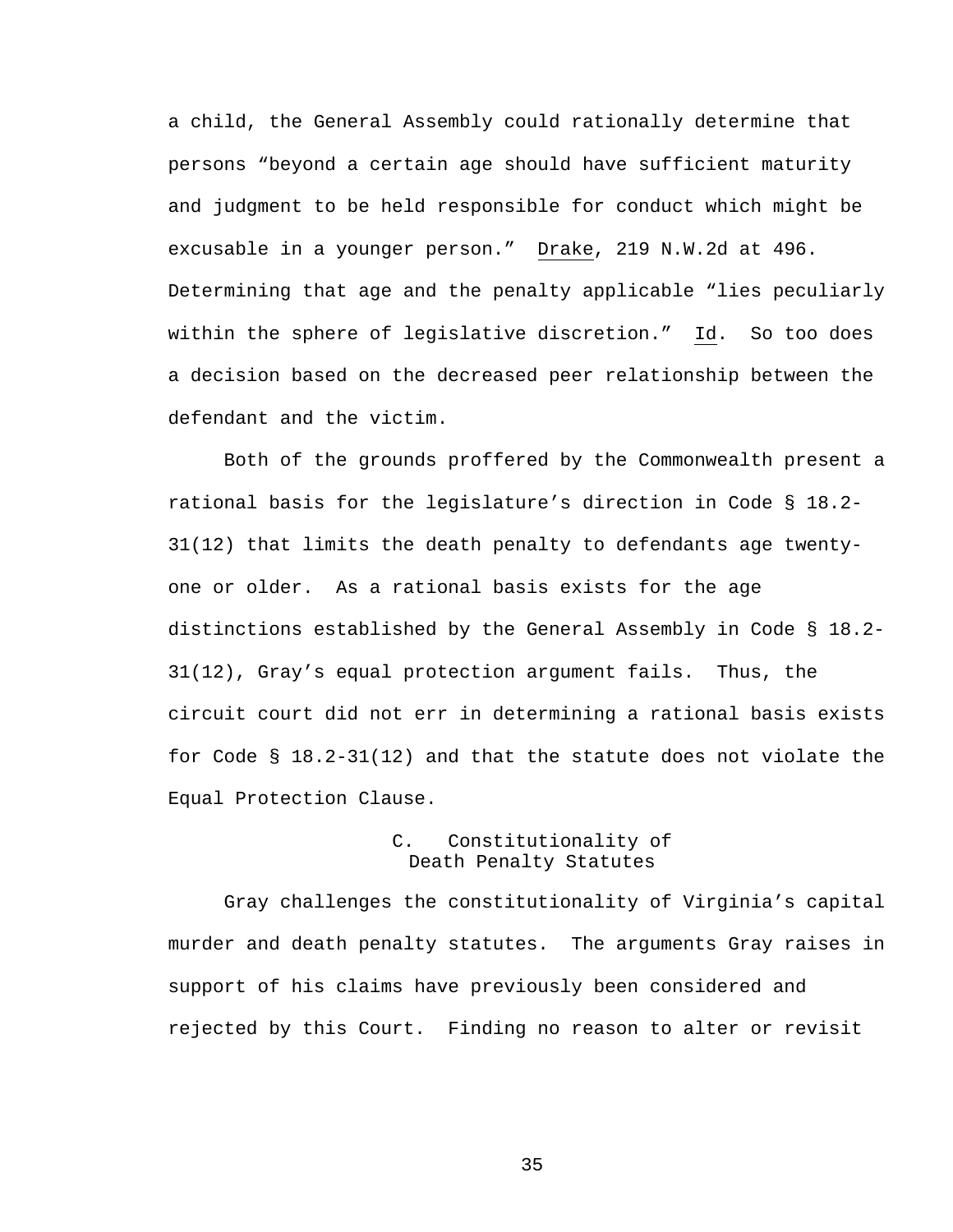our expressed views on these issues, we adhere to our previous holdings and reject the following claims.

- (1) The vileness aggravating factor provides no meaningful instruction to help avoid the arbitrary and capricious imposition of the death sentence by the sentencing body. Rejected in Juniper v. Commonwealth, 271 Va. 362, 388, 626 S.E.2d 383, 401, cert. denied, 549 U.S. \_\_\_, 127 S.Ct. 397 (2006); Morrisette v. Commonwealth, 264 Va. 386, 397, 569 S.E.2d 47, 55 (2002), cert. denied, 540 U.S. 1077 (2003); Williams v. Commonwealth, 248 Va. 528, 535, 450 S.E.2d 365, 371 (1994), cert. denied, 515 U.S.  $1161$  (1995).<sup>13</sup>
- (2) The vileness aggravating factor is unconstitutionally vague. Rejected in Wolfe v. Commonwealth, 265 Va. 193, 208, 576 S.E.2d 471, 480, cert. denied, 540 U.S. 1019 (2003) and Beck v. Commonwealth, 253 Va. 373, 387, 484 S.E.2d 898, 907, cert. denied, 522 U.S. 1018 (1997).
- (3) The definitions of "depravity of mind" and "aggravated battery" are meaningless and unconstitutionally vague. Rejected in Sheppard v. Commonwealth, 250 Va. 379, 394, 464 S.E.2d 131, 140 (1995), cert. denied, 517 U.S. 1110 (1996) ("depravity of mind") and Mickens v. Commonwealth, 247 Va. 395, 403, 442 S.E.2d 678, 684, vacated and remanded on other grounds, 513 U.S. 922 (1994) ("aggravated battery").

#### III. CONCLUSION

Upon review of the record and upon consideration of the

arguments presented, we find no reversible error in the judgment

 $13$  To the extent Gray is arguing that the circuit court erred by failing to give additional instructions to the jury on the meaning of the vileness factor, our review of the record shows that Gray never raised such an objection at trial. In fact, the jury instructions were offered upon agreement by the parties without objection. Gray never argued in the circuit court that the instructions as given were defective in any way. Gray also failed to offer an additional instruction on vileness to the circuit court, which Gray conceded during oral argument before this Court. For these reasons, we hold that Gray has waived this argument. Rule 5:25.